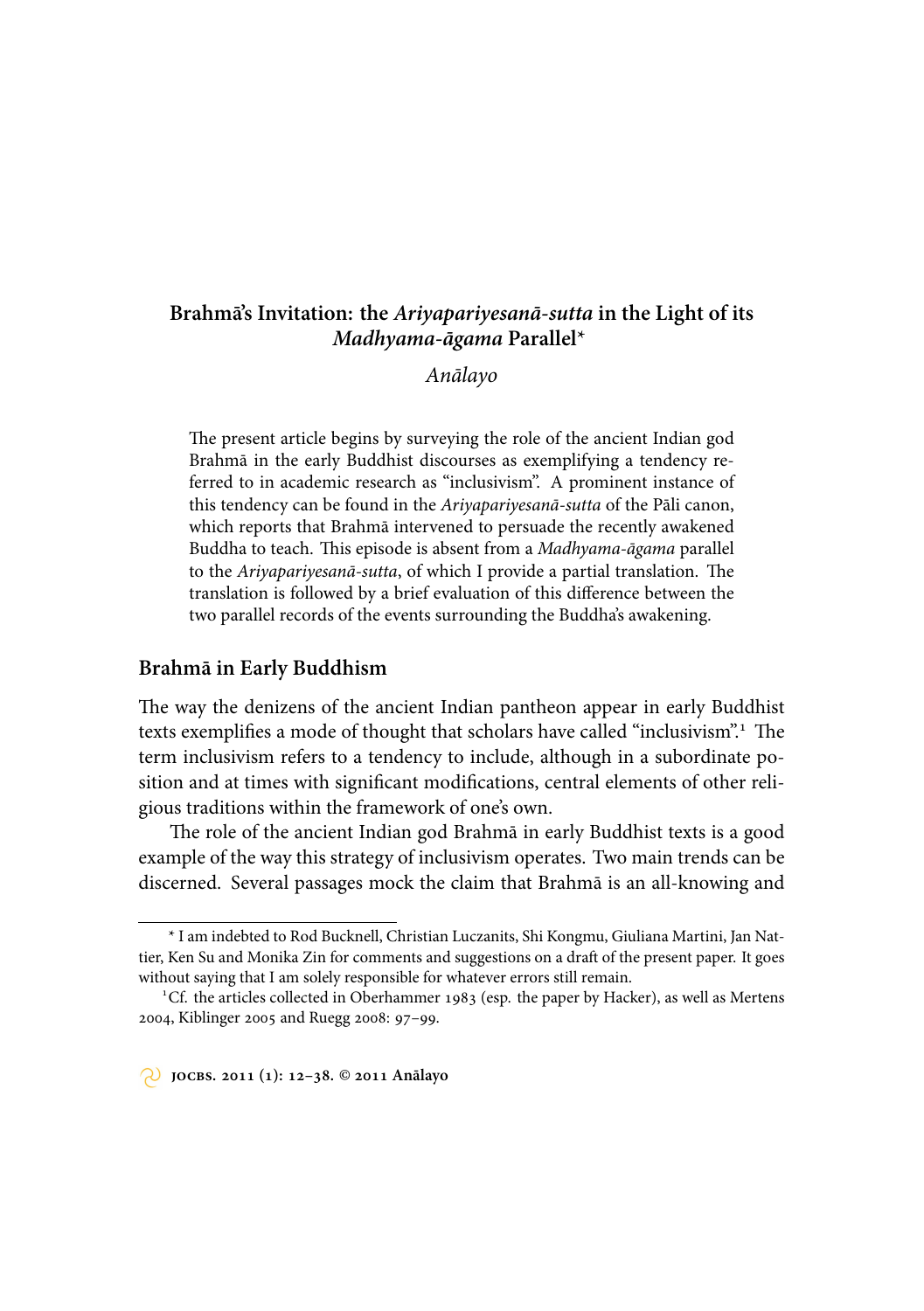eternal creator god, while in other discourses a Brahmā by the name of Sahampati acts as a guardian of Buddhism.

An instance of the tendency to satirize Brahmā, or more precisely to satirize Brahmās, as in Buddhist texts we meet with several manifestations of this god, can be found in the Brahmajāla-sutta and its parallels preserved in Chinese and Tibetan translation as well as in Sanskrit fragments. The discourse professes to explain, tongue-in-cheek, how the idea of a creator god came into being.<sup>3</sup>

Behind the explanation proffered in the *Brahmajāla-sutta* and its parallels stands the ancient Indian cosmological conception of the world system going through cycles of dissolution and evolution. Once a period of dissolution is over, the celestial Brahmā realm reappears and a particular living being, in accordance with its merits, is reborn into this realm. This living being at some point feels lonely and develops a wish for company. In the course of time, other living beings are also reborn in this Brahmā world, in accordance with their merits. The living being arisen first in the Brahmā world now reasons that its wish for company must have been what caused those other living beings to appear in the Brahmā world. This misconception then leads to the first living being's claim to be the creator of the others, a claim the other beings accept as fact and truth.

In this way, the *Brahmajāla-sutta* and its parallels parody a creation myth similar to what is found in the *Brhadāranyaka Upanisad*.<sup>4</sup> As this example shows, early Buddhism does not flatly deny the existence of a creator god, but instead

 $^{2}$ Bailey 1983: 14 explains that "Brahmā is treated in two distinct ways; either he is bitterly attacked, or he is portrayed as a zealous devotee of the Buddha"; cf. also Anālayo 2003. In what follows, I take into account only instances found in more than one textual tradition, thus passages preserved only in the Pāli canon are left aside.

<sup>&</sup>lt;sup>3</sup>The relevant passage can be found in D $\bar{A}$  21 at T I 90b21, T 21 at T I 266b15, Weller 1934: 22, 29 (§60), and in discourse quotations in T  $1548$  at T XXVIII 657a19 and D 4094  $ju$  145a1 or Q 5595  $tu$ 166b4; cf. also Gombrich 1996: 81 and Collins 2011: 32f; for a comparative study and a translation of DĀ 21 cf. Anālayo 2009a.

<sup>&</sup>lt;sup>4</sup>This has been pointed out by Gombrich 1990: 13 and Norman 1991/1993: 272. The criticism of such indications made by Bronkhorst 2007:  $207-218$  relies on his assigning some of the early discourses to a relatively late period, based on a reference in MN 93 at MN II 149,4 to Yona, which to him (p. 209) "suggests that the passage which contains this reference was composed after – perhaps long after – the conquest of Alexander the Great". I am under the impression that this need not be the case. Already Bühler  $1895/1963$ :  $27$  note 1 points out that, given that an Indian contingent formed part of the invasion of Greece by Xerxes (480 BC), once these Indians had returned home it would be only natural for Indian texts to reflect knowledge of the Ionians (i.e., the reference is not to Bactrian Greeks), cf. in more detail Anālayo 2009b and for a survey of similar indications made by other scholars Anālayo 2011a: 552 note 116.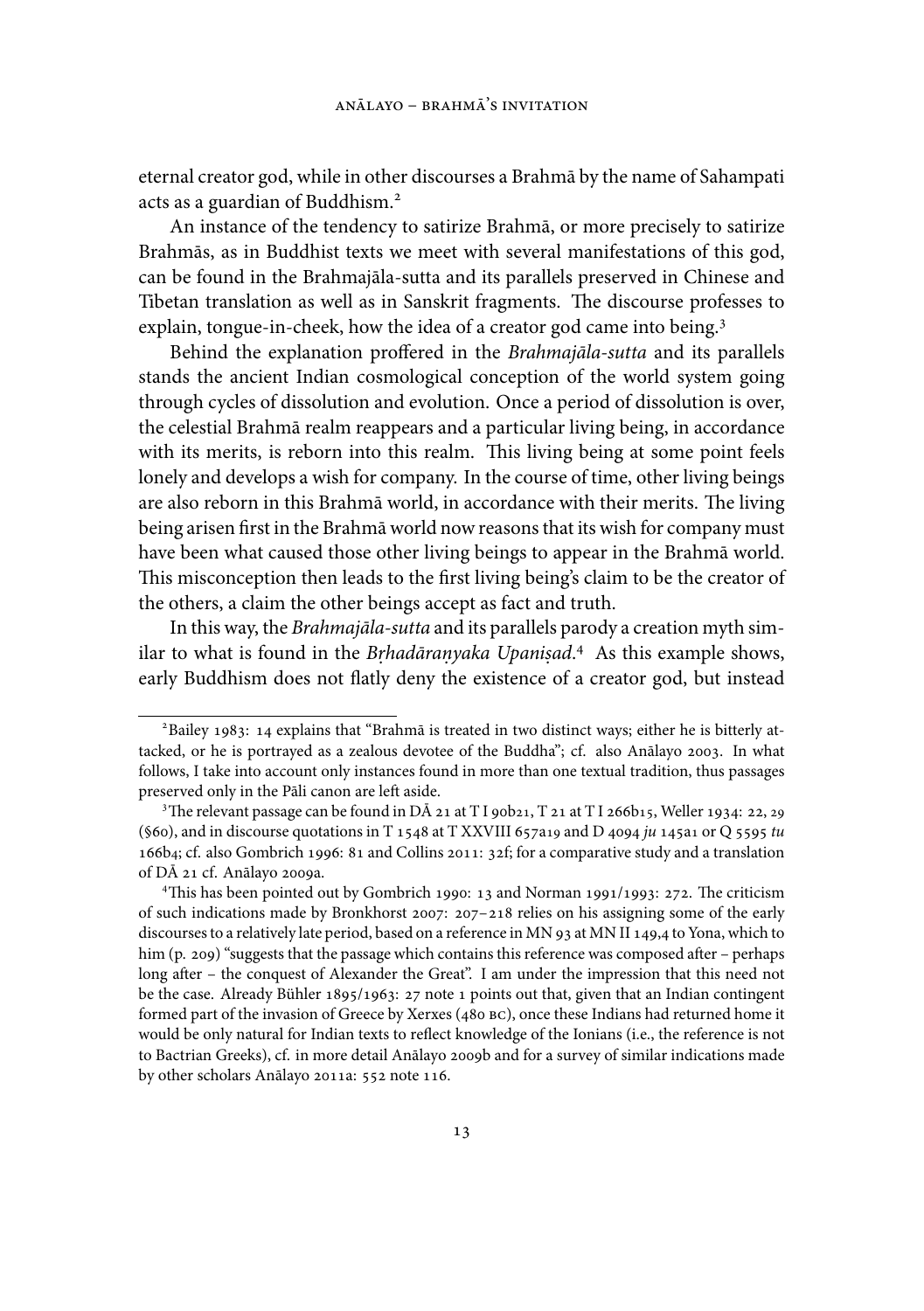purports to explain how this notion arose, namely as the outcome of a deluded Brahmā's belief that beings arose in his realm in compliance with its wish for company. With a good dose of humour, the psychologically intriguing point is made by presenting the notion of a creator god as an inventive response to loneliness.

Another discourse features a direct confrontation between a Brahmā and the Buddha, culminating in a contest. In this contest, each of the two tries to manifest his respective power in a celestial version of "hide and seek"; that is, each attempts to vanish from the other's sight. While Brahmā fails to go beyond the Buddha's range of vision, the Buddha completely disappears from the sight of Brahmā and the heavenly assembly.

By depicting the Buddha's ability to trump Brahmā in regard to invisibility, the discourse not only asserts the superiority of the Buddha, but also appears to be punning on what may have been a common aspiration among Brahmins, namely the wish to gain a personal vision of Brahmā.

The superior power of the Buddha comes up again in relation to another Brahmā, who believes himself to be of such might that nobody else can reach his realm. His complacent belief is thoroughly shattered when the Buddha and several of his disciples manifest themselves seated in the air above this Brahmā. Needless to say, the position and height of seats in ancient Indian customs express the hierarchical positioning of those seated. $8$  Hence the image of Brahmā unexpectedly finding the Buddha and some monks seated above him would not have failed to have its comic effect on the audience, while at the same time summing up the message of the discourse in a succinct image easily remembered in an oral society.

Another episode describes how the Great Brahmā encounters a Buddhist monk who requests an answer to the ageless question about what transcends the

<sup>&</sup>lt;sup>5</sup> MN 49 at MN I 330, 7 and MÅ 78 at T I 548010; on this discourse cf. also Gombrich 2001, for a comparative study of the two versions cf. Anālayo 2011a: 294-299.

<sup>&</sup>lt;sup>6</sup>This would be reflected in an episode in DN 29 at DN II 237,3, DÅ 3 at T I 32a28 and the *Mahāvastu*, Senart 1897: 209, 13, which reports how a Brahmin steward, because of his dexterous way of carrying out his duties, is believed to have personally seen Brahmā, which then inspires him to retire into seclusion and practise so as to indeed have such direct communion with Brahmā; cf. also Sanskrit fragment 530sV in Schlingloff 1961: 37. Another parallel, T 8 at T I 210c19, differs in not reporting the belief that he had already seen Brahmā.

 $^7$ SN 6.5 at SN I 144,17 and its parallels S $\rm \AA$  1196 at T II 324c22 and S $\rm \AA^2$  109 at T II 412c22. In SN . the Buddha and the monks even emanate fire.

 $8$ Nichols 2009: 54 comments, on the present instance, that in the Pāli version "the Buddha, significantly, appears directly above the Brahmā, giving a spatial demonstration of his superiority".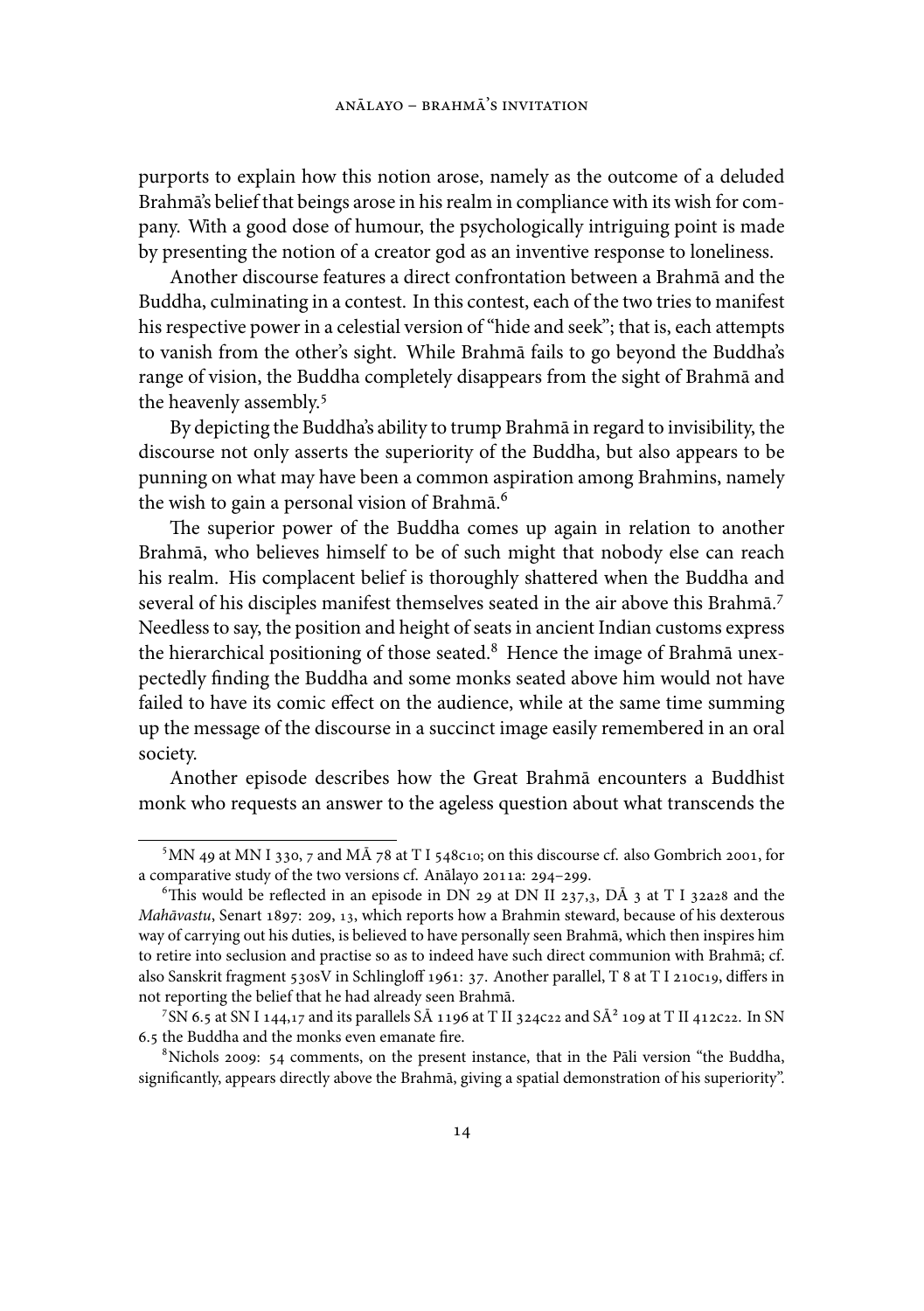world, formulated in terms of where the four elements of earth, water, fire and wind cease without remainder.<sup>9</sup> The monk had already proceeded through different celestial realms recognized in the ancient Indian cosmology, seeking a reply to his question. His inquiry remained unanswered, as the denizens of each heavenly realm directed him onwards to the next higher realm for a reply to his query.

When he finally reaches the presence of the Great Brahmā, the answer he receives is that the Great Brahmā is supreme in the whole world. The monk is not satisfied with this self-affirming declaration and insists on being instead given a proper reply to his question. When the Great Brahmā realizes that he is not able to get around this inquisitive monk by simply insisting on his own superiority, the Great Brahmā takes the monk aside and confides that he does not know the answer to the monk's query. Yet the Great Brahmā cannot admit this in public, as this would be upsetting to the other gods, who believe that Great Brahmā knows everything.

This amusing description of the Great Brahmā being forced to admit his own ignorance in private culminates with the Great Brahmā telling the monk that, to find an answer to his question, he should return to where he came from and ask the Buddha. In other words, with the help of an entertaining tale the audience is told that, in order to get a proper reply to their quest for going beyond the world, viz. Nirvāna, they should turn to the Buddha. .

These four tales vividly illustrate the tendency in early Buddhist discourse to mock the notion of Brahmā as an all-knowing creator god of supreme might. In addition to this satirical strand, however, the early Buddhist discourses also feature a Brahmā in the role of a protector of Buddhism. In the Pāli discourses, this Brahmā bears the name of Sahampati, although the parallel versions often do not give his name.

Several discourses report how this Brahmā approves the Buddha's decision to honour nobody else,<sup>11</sup> instead according the place of honour to the Dharma that

 $9$ DN 11 at DN I 221,3, Sanskrit fragment 388v7 in Zhou 2008: 7, DÅ 24 at T I 102b18 (translated in Meisig 1995: 194) and D 4094 ju 64a2 or Q 5595 tu 71a4; cf. also SHT X 3805 and 3926 in Wille 2008: 181f and 221f. Kiblinger 2005: 40 takes up the present instance as an example for Buddhist inclusivism towards Vedic religion, where "belief in the Vedic gods continues, but not without some new qualifications that position them much lower within the Buddhist system".

<sup>&</sup>lt;sup>10</sup> According to McGovern 2011, such criticism raised against Brahmā as a creator god appears to have in turn had repercussions on this very notion in the Brahminical tradition.

<sup>&</sup>lt;sup>11</sup> SN 6.2 at SN I 139,7 or AN 4.21 at AN II 20, 14 and their parallels SÅ 1188 at T II 321c27, SÅ<sup>2</sup> 101 at T II 410a13 and D 4094 nyu 85a3 or Q 5595 thu 131a3; cf. also T 212 at T IV 718c1.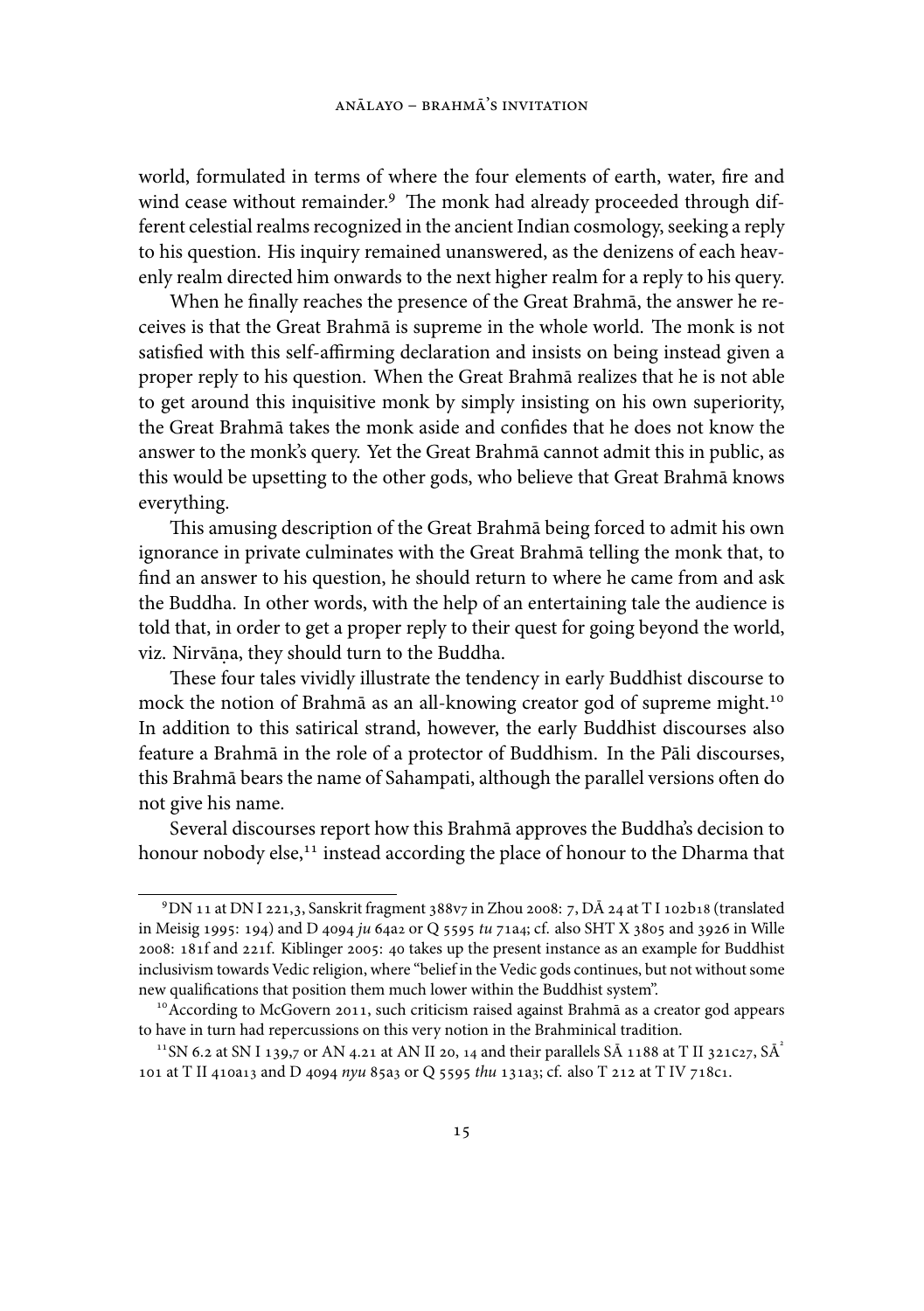he has discovered. In this way, Brahmā explicitly endorses the notion that the Buddha is supreme in the world, a message similar to that conveyed in the tales examined above. Instead of a deluded Brahmā whose defeat and discomfiture convey this message, here we encounter a properly domesticated Brahmā who knows his place ... in the Buddhist thought world, that is.

This Brahmā also voices his support of Buddhism in poetic form on another occasion by extolling the life of a seriously practising Buddhist monk.<sup>12</sup> Another instance shows this Brahmā taking a close interest in the welfare of the Buddhist order by intervening in order to reconcile the Buddha with a group of unruly monks.<sup>13</sup> At the time of the Buddha's passing away, this Brahmā is again present and pronounces a stanza suitable for the occasion.<sup>14</sup>

The support given to the Buddhist cause by this Brahmā becomes particularly prominent in the autobiographical account of the Buddha's awakening, recorded in the *Ariyapariyesanā-sutta*.<sup>15</sup> According to this discourse, having just gained awakening, the Buddha was hesitant to teach others what he had discovered. On becoming aware of the Buddha's disinclination to teach, Brahmā Sahampati appeared before the Buddha and requested him to teach, proclaiming that there would be those who would understand.

The scene of Brahmā standing with his hands in the traditional gesture of respect to one side of the Buddha sitting in meditation became a favourite topic of ancient Indian art, exemplifying the central theme that underlies this episode: the superiority of the Buddha to Brahmā and thereby of the Buddha's teaching to Brahminical beliefs.<sup> $17$ </sup> The motif is already current during the aniconic period,

 $^{12}$ SN 6.13 at SN I 154,16 and its parallels SÅ 1191 at T II 322c24 and SÅ $^{2}$  104 at T II 411a11.

 $^{13}$ MN 67 MN I 458, 16 and one of its parallels, EÅ 45.2 at T II 771a12; a comparative study of this discourse and its parallels can be found in Anālayo 2011a:  $367-370$ .

<sup>&</sup>lt;sup>14</sup>DN 16 at D II 157,3 and a *Mahāparinirvāna-sūtra* fragment, Waldschmidt 1951: 398, 22  $(§44.6)$ , T 6 at T I 188 $C<sub>12</sub>$  and T  $7$  at T I 205b5; SN 6.15 at SN I 158, 26 and its parallels S $\overline{A}$  1197 at T II 325b20 and  $S\bar{A}^2$  110 at T II 414a3.

 $15$  MN  $26$  at MN I 16off; for a study of this discourse cf. Walters 1999.

 $^{16}$ As pointed out by Bailey 1983: 175-186 (cf. also Jones 2009: 98f) and Zin 2003: 309, for Brahmā to intervene in this way is in keeping with his role in brahminical texts, where he encourages Vālmīki to compose the *Rāmāyaṇa*, Bhatt 1960: 25,3 (1.2.22), Vyāsa to teach the *Mahābhārata* (according to one of several accounts of the origins of this work), Sukthankar  $1933: 884,3$  (Appendix 1.1), and Bharata to start the performance of theatre, according to the *Nātyaśāstra*, Kedārnāth 1943:  $3,9(1.24).$ 

<sup>&</sup>lt;sup>17</sup> Schmithausen 2005: 172 note 19 explains that by inviting the Buddha to teach, Brahmā is "implicitly urging his own worshippers, the Brahmans, to acknowledge the superiority of the Buddha and his teaching". Gombrich 2009: 183 comments that "the Buddhist claim to supersede brahmin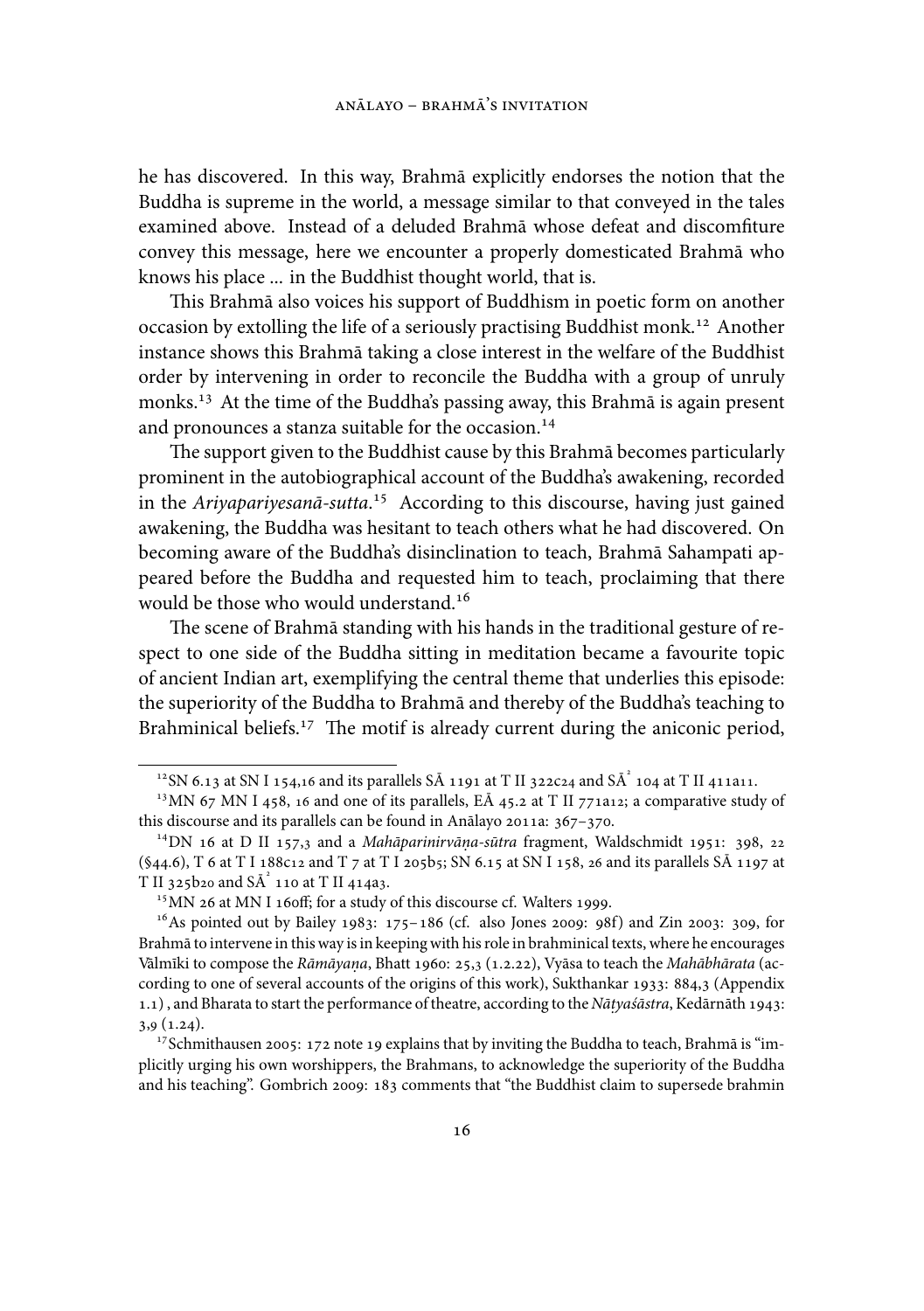when the presence of the Buddha appears to have been indicated only symbolically.<sup>18</sup> One specimen from Gandhāra shows only the empty seat of awakening under a tree, flanked on both sides by the gods Brahmā and Indra, who, with their hands in the traditional gesture of respect, appear to be inviting the Buddha to teach (see Figure  $1$ ).<sup>19</sup>



Figure : *Courtesy Trustees of the British Museum*

teaching could not be more blatant", cf. also Gombrich 1996: 21. Nichols 2009: 52 adds that "the motif of Brahmā pleading for the presence of the *dhamma* in the world shows the supposed creator's helplessness" to bring about the same without the Buddha.

<sup>&</sup>lt;sup>18</sup>Cf. the arguments advanced by Dehejia 1991 and Linrothe 1993 in reply to Huntington 1985 and Huntington 1990.

<sup>&</sup>lt;sup>19</sup>The sculpture is at present in the British Museum, London.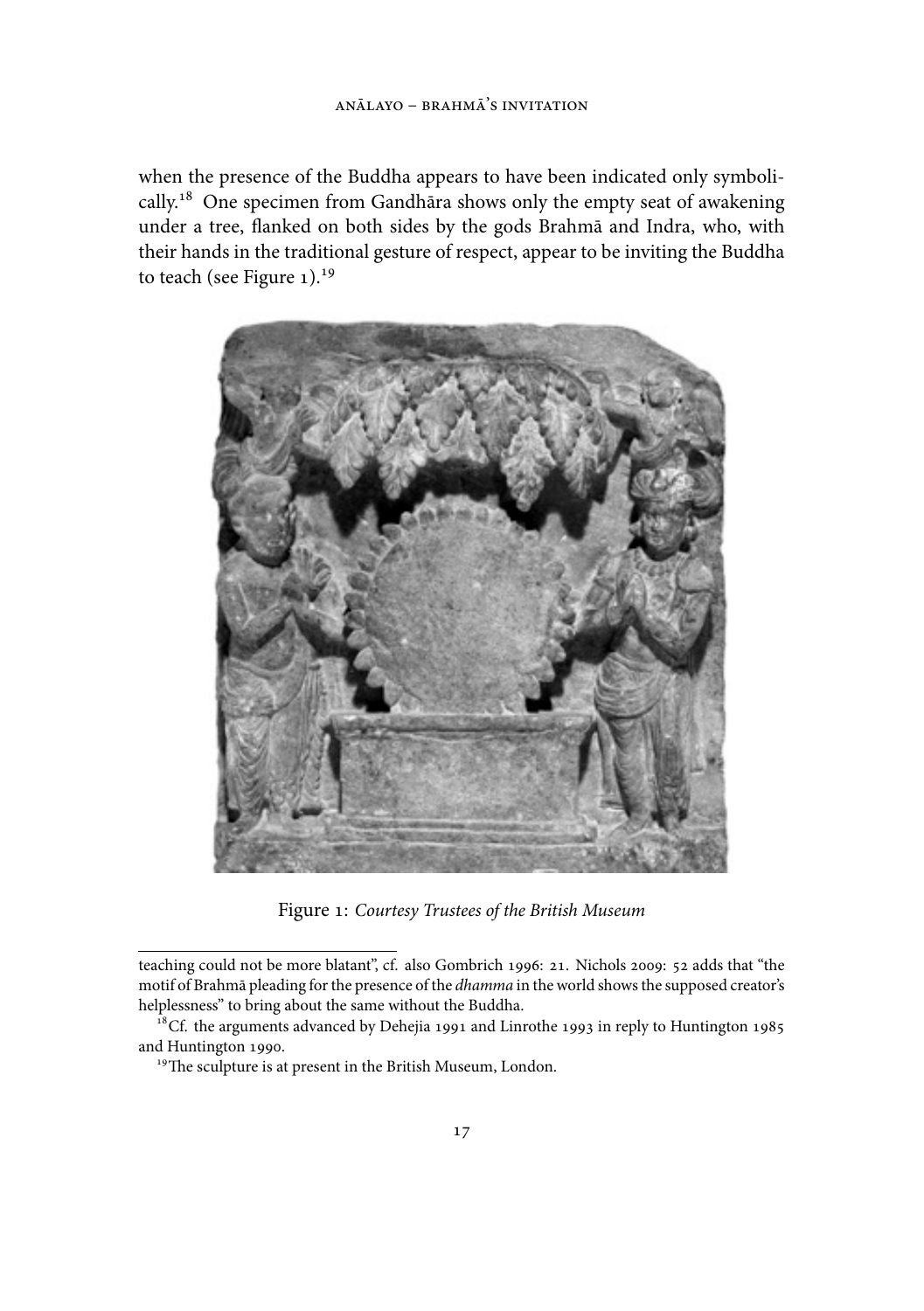The tendency to depict the Buddha being worshipped by Brahmā as well as Indra is pervasive in sculptures,<sup>20</sup> including reliquaries.<sup>21</sup> In some cases it remains uncertain if a particular image is intended to portray the request to teach, or whether it may be just a scene of worship in general.

In another specimen from Gandhāra, however, the Buddha is clearly shown in a reflective pose, supporting his head with his right arm, which in turn is supported by his raised knee. Although this posture is frequently used for bodhisattva images,<sup>23</sup> the monkish dress in combination with the *usnīsa* make it clear that the central figure is the Buddha. The seat and the tree in the background suggest the seat of awakening and on each side of the Buddha, at a little distance, stand Brahmā and Indra, who share with the Buddha the feature of being haloed. Between Indra and the Buddha, a little to the back, we also find Vajrapāṇi.<sup>24</sup>

The proposed identification of this image as depicting "the pensive Buddha who is being requested to teach the Dharma" appears at first glance not entirely straightforward.<sup>25</sup> The Buddha is surrounded by five monks, while Brahmā and Indra – supposedly major figures in the present scene – stand at some distance from him. On the Buddha's right two monks are turned towards him with their hands held in the gesture of worship. On his left another three monks are standing, of whom the one closest to the Buddha may also be in the same respectful gesture, while the next one turns back towards his companion, as if he were hesitating or in doubt, needing to be urged on by the fih in the group.

<sup>&</sup>lt;sup>20</sup> Several representations in Gandhāran art are collected in Kurita 1988: 77–79 and 125–136; cf. also Foucher 1905:  $421-427$ . A study of the role of Indra in Buddhist texts as another instance of inclusivism can be found in Anālayo 2011b.

 $21$ A well-known example is the Kaniska reliquary; cf., e.g., van Lohuizen-de Leeuw 1949: 98-101, the description in Dobbins 1971: 25 and the photograph in Huntington 2001: 134.

 $22$ Rhi 1994: 220 note 60.

 $23$  For a survey cf. Lee 1993.

 $24$ In Gandhāran art Vajrapāṇi and Indra are distinct from each other, cf. Foucher 1905: 564, Senart 1906: 122, Vogel 1909: 525, Konow 1930, Coomaraswamy 1971: 31, Santoro 1979: 301; cf. also Lamotte 1966. In the Pāli commentarial tradition, however, these two are identical, cf., e.g., Sv  $I$  264,12.

<sup>&</sup>lt;sup>25</sup> The relief, which is now found in the Swat Museum, Saidu Sharif, Pakistan, has been identified in Luczanits 2008: 226 catalogue number 165 as "der nachdenkliche Buddha wird gebeten, den Dharma zu lehren".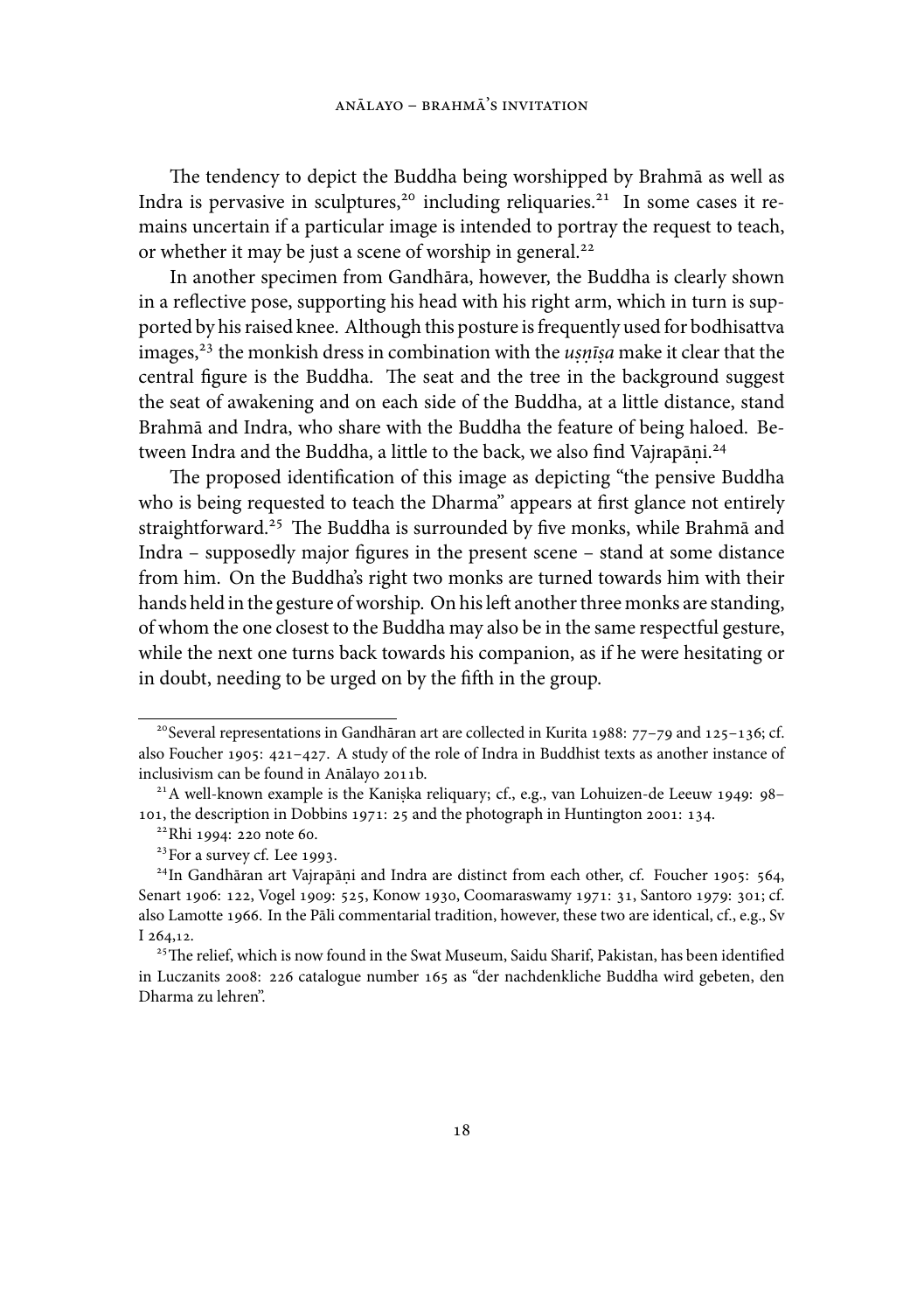

Figure : *Courtesy Christian Luczanits*

The fact that the monks are five in number, together with the impression that not all of them are filled with the same degree of confidence, suggests that the scene may represent the Buddha's encounter with what were to become his first five monk disciples, an episode narrated in the latter part of the *Ariyapariyesanā*sutta and its *Madhyama-āgama* parallel. The two versions agree that although the five monks had decided not to show respect to the Buddha, as they thought he had given up his striving for liberation, when he actually approached they did receive him with respect.

Given that in Indian and Central Asian art successive events are at times represented in a single image, $26$  the present piece could be combining the request to teach by Brahmā and Indra with a pictorial reference to his being received by those who were the first to benefit from the Buddha's acceptance of this request.

 $^{26}$ Cf., e.g., Schlingloff 1981.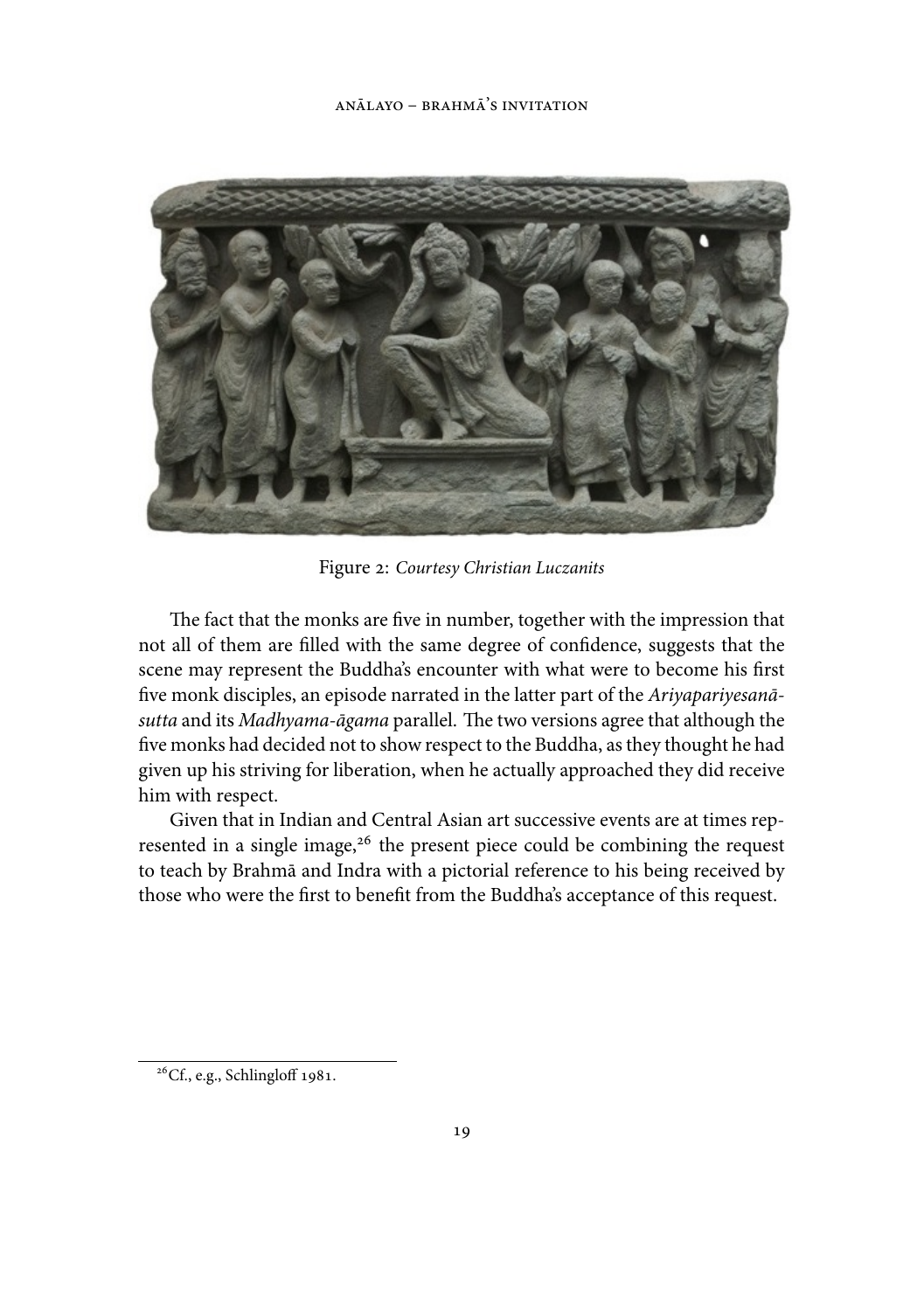Coming back to the textual sources, records of the present episode in the early discourses and in several biographies preserved in Chinese translation mention only an intervention by Brahmā alone, without referring to Indra.<sup>27</sup> The same is true of several Vinaya accounts.<sup>28</sup> According to the Mahāvastu, however, Brahmā came together with Indra.<sup>29</sup> The same is also stated in the *Jātaka Nidānakathā*.<sup>30</sup> This gives the impression that for Brahmā to be accompanied by Indra could be a subsequent stage in the evolution of this motif, which in turn influenced representations in art.

In view of the widespread occurrence of this episode in art and literature, it comes as a surprise that the only known complete discourse parallel to the Ariyapariyesanā-sutta does not mention Brahmā at all. This parallel is found in a *Madhyama-āgama* collection preserved in Chinese translation, which according to modern scholarship can be assigned to the Sarvāstivāda tradition.<sup>31</sup> In what follows, I translate the first part of the *Madhyama-āgama* discourse.

## **Translation**

The Discourse at Ramma[ka]'s [Hermitage]<sup>33</sup>

<sup>&</sup>lt;sup>27</sup> MN 26 at MN I 168,18 (repeated in MN 85 at MN II 93,26 and SN 6.1 at SN I 137,12), *Catusparisat-sūtra* fragment, Waldschmidt 1957: 112,14 (§8.9), and EA 19.1 at T II 593b3 (translated in Bareau 1988: 78); cf. also, e.g., T 185 at T III 480b2, T 189 at T III 643a3, T 190 at T III 806a13 and T 191 at T III 953a1.

<sup>&</sup>lt;sup>28</sup> Cf. the Dharmaguptaka *Vinaya*, T 1428 at T XXII 786c24; the Mahīśāsaka *Vinaya*, T 1421 at T XXII 103c23; the (Mūla)-Sarvāstivāda *Vinaya*, Gnoli 1977: 129,6 (cf. also T 1450 at T XXIV 126b22 and the Tibetan parallel, Waldschmidt 1957: 113,14 (§8.7)); and the Theravāda *Vinaya*, Vin I 5,21.

<sup>&</sup>lt;sup>29</sup> Senart 1897: 315,1. In the *Lalitavistara*, Brahmā is rather accompanied by his retinue, Lefmann 1902: 394,8 (cf. also T 186 at T III 528b4 and T 187 at T III 603b5).

 $3^{\circ}$ Jā I 81,10. Stanzas with which Indra (Sakka) and then Brahmā invite the Buddha to teach can be found in SN 11.17 at SN I 233,32, a discourse which, however, gives Jeta's Grove as the location.

 $31$ On the school affiliation of this collection cf., e.g., Lü 1963: 242, Waldschmidt 1980: 136, Enomoto 1984, Mayeda 1985: 98, Enomoto 1986: 21, Minh Chau 1991: 27 and Oberlies 2003: 48.

<sup>&</sup>lt;sup>32</sup>The translated part of MÅ 204 begins at T I 775c7 and ends at T I 777b11. Translations of this part of M $\overline{A}$  204, taken section by section, can be found in Bareau 1963: 14f, 24f, 28, 72 and 145 and in Minh Chau 1991: 153-156 and 245-248.

 $^{33}$ The Pāli editions differ on the title. While E<sup>e</sup> and C<sup>e</sup> have the title *Ariyapariyesanā-sutta*, the "Discourse on the Noble Search", B<sup>e</sup> and S<sup>e</sup> give the title as *Pāsarāsi-sutta*, the "Discourse on the Heap of Snares", referring to a simile that describes a deer caught in snares, found in the latter part of the discourse.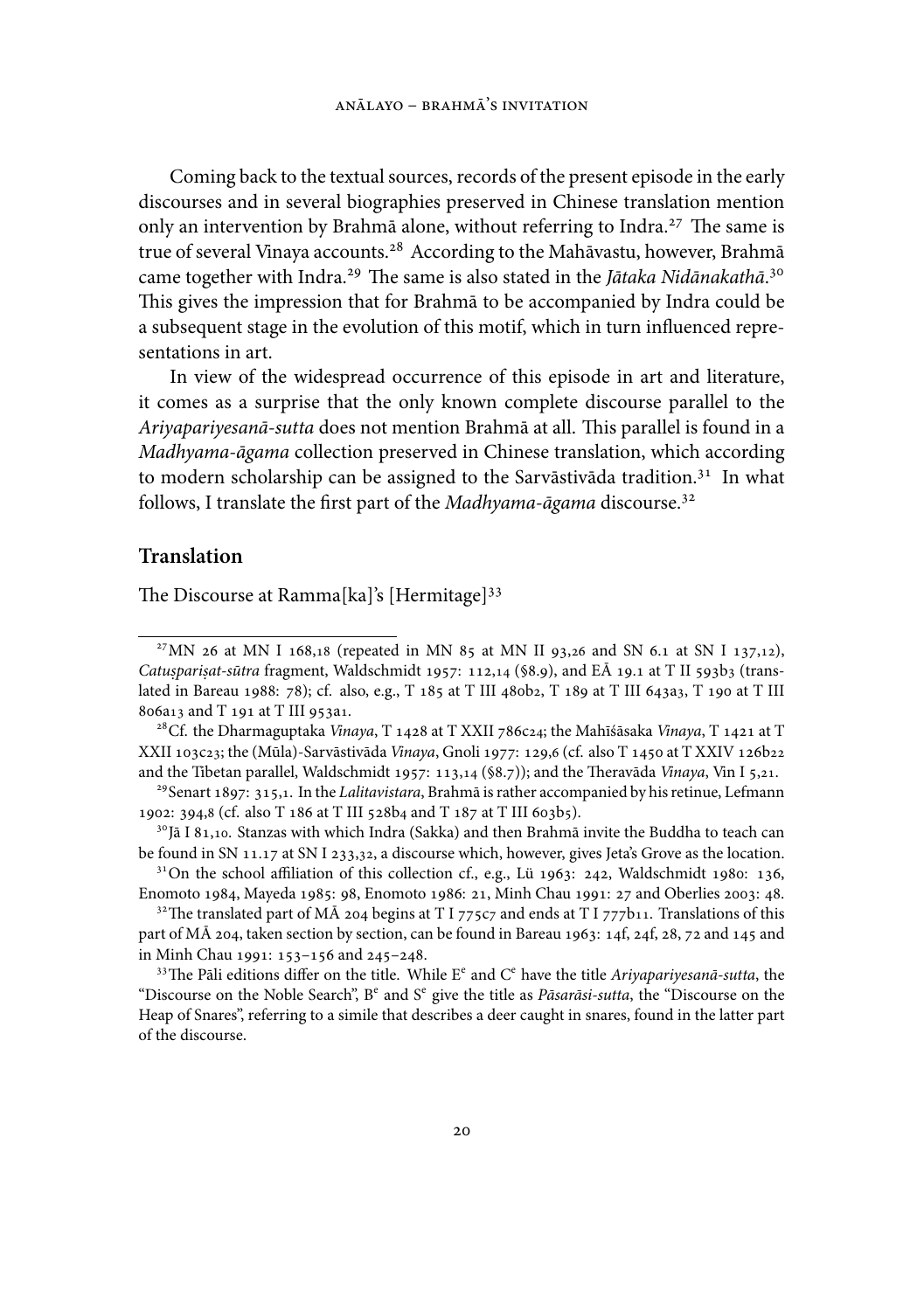$1.^{34}$  Thus have I heard. At one time the Buddha was dwelling at Sāvatthī, in the Eastern Garden, the Mansion of Migāra's Mother.

3. At that time, in the afternoon the Blessed One emerged from sitting in seclusion, came down from the top of the mansion and said to the venerable Ānanda: "I shall now go together with you to the river Aciravatī to bathe". The venerable Ānanda replied: "Yes, certainly".

The venerable Ānanda took hold of a door-opener and went to all the huts.<sup>36</sup> He told all the monks he saw: "Venerable ones, you could all gather at the house of the Brahmin Ramma[ka]." On hearing this the monks gathered at the house of the Brahmin Ramma[ka].

The Blessed One, followed by the venerable Ānanda, went to the Aciravatī river. He took off his robes, placed them on the bank and entered the water to bathe. Having bathed, he came out again, wiped his body [dry] and put on his robes.

At that time the venerable Ānanda was standing behind the Blessed One, holding a fan and fanning the Buddha. Then the venerable Ānanda, with his hands joined [in respect] towards the Buddha, said: "Blessed One, the house of the Brahmin Ramma[ka] is very pleasant and orderly, it is highly delightful. May the Blessed One approach the house of the Brahmin Ramma[ka], out of compassion." The Blessed One accepted [the suggestion of] the venerable Ānanda by remaining silent.

 $34$ In order to facilitate comparison with the translation of MN 26 by Ñānamoli 1995/2005: 253-, I adopt the same paragraph numbering, which at times inevitably leads to inconsistencies in the numbering, such as in the present case, where a counterpart to  $\S$ 2 is not found in M $\overline{A}$  204. For the same reason of ease of comparison, I use Pāli terminology, except for terms like Dharma and Nirvāna, without thereby intending to take a position on the original language of the *Madhyamaāgama* or on Pāli terminology being in principle preferable. In the notes to the translation, my focus is on the discourse parallels. A comparative study of the present discourse that takes into account a wider range of parallel material can be found in Anālayo 2011a: 170-189.

<sup>&</sup>lt;sup>35</sup> MN 26 at MN I 160,17 provides a more detailed introductory narration, corresponding to §2 and the first part of §3 in Ñāṇamoli 1995/2005: 253. According to its report, in the morning the Buddha had gone begging alms and some monks had approached Ānanda expressing their wish to receive a discourse from the Buddha, whereupon Ānanda told them to go to Rammaka's hermitage. Sanskrit fragment parallels to the present episode are SHT V 1332a in Sander 1985: 227, SHT VI 1493 in Bechert 1989: 161f, and SHT X 3917 in Wille 2008: 217.

 $3<sup>6</sup>$ The episode of Ānanda informing the other monks is not found in MN 26.

<sup>&</sup>lt;sup>37</sup> According to MN 26 at MN I 161,9, he stood clothed in one robe waiting for his limbs to dry on their own.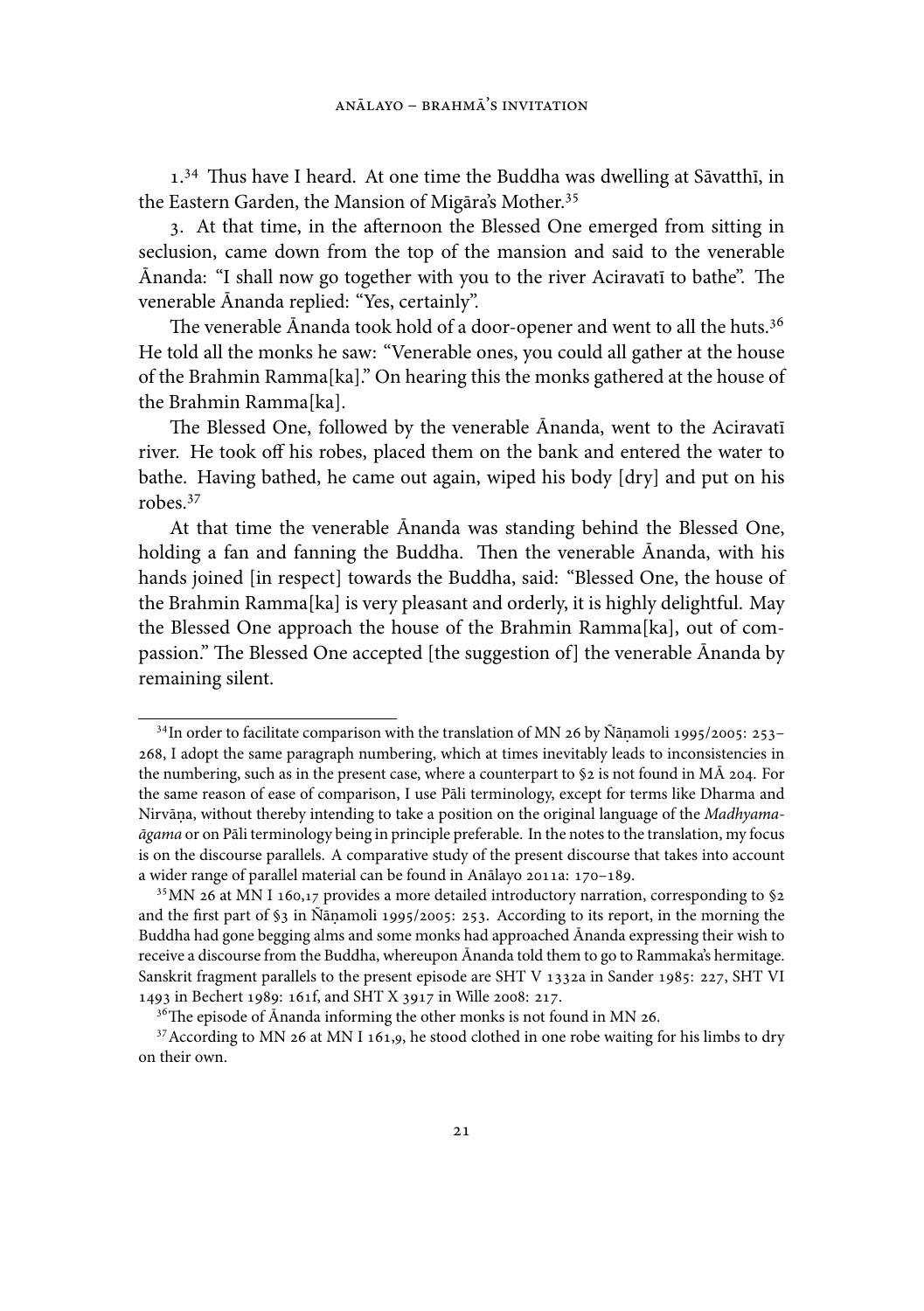4. Then the Blessed One, followed by the venerable Ānanda, went to the house of the Brahmin Ramma[ka]. At that time, a group of many monks were seated together in the house of the Brahmin Ramma[ka] discussing the Dharma. The Buddha stood outside the door, waiting for the monks to finish their discussion of the Dharma. The group of many monks, having completed their investigation and discussion of the Dharma, remained silent. On [coming] to know this, the Blessed One coughed and knocked on the door. Hearing him, the monks swiftly came and opened the door.

The Blessed One entered the house of the Brahmin Ramma[ka] and sat on a seat that had been prepared in front of the group of monks. He asked them: "What have you just been discussing, monks? For what matter are you sitting together here?"<sup>38</sup> Then the monks replied: "Blessed One, we have just been discussing the Dharma, it is for a matter of Dharma that we have been sitting together here."<sup>39</sup>

The Buddha commended them: "It is well, it is well, monks, sitting together you should engage in [either of] two things: the first is to discuss the Dharma, the second is to remain silent. [776a] Why? I shall also teach you the Dharma, listen carefully and pay proper attention!" The monks replied: "Yes, of course, we shall listen to receive the instruction."

5. The Buddha said: "There are two types of search, the first is called a noble search, the second is called an ignoble search. What is an ignoble search? Someone, being actually subject to disease, searches after what is subject to disease, being actually subject to old age ... subject to death ... subject to worry and sadness ... being actually subject to defilement, searches after what is subject to defilement.

8. What is, being actually subject to disease, searching after what is subject to disease? What is subject to disease?<sup>41</sup> Sons and brothers are subject to disease,

 $38$ In MN 26 at MN I 161,26 the second part of the Buddha's inquiry is about the nature of their discussion that had been interrupted, *vippakata*. This appears to be an application of a stock phrase without consideration of the context, since the preceding section, in agreement with  $M\bar{A}$  204, indicates that their discussion had not been interrupted, as the Buddha had politely waited for it to finish before making his presence known.

<sup>&</sup>lt;sup>39</sup> According to MN 26 at MN I 161,27, the monks had been speaking about the Blessed One. This would provide a smoother transition to the Buddha's subsequent delivery of an autobiographical account of his awakening, thereby continuing with a topic already broached by the monks.

<sup>&</sup>lt;sup>40</sup> Here and below, the abbreviations are found in the original.

<sup>&</sup>lt;sup>41</sup>MN 26 at MN I 161,36 also mentions being subject to birth  $( = 66$  in Ñāṇamoli 1995/2005:  $254$ ). Another difference is in the sequence, as MN  $26$  turns to being subject to disease (§8) only after mentioning the topic of being subject to old age  $(\frac{5}{7})$ . Yet another difference is that MN 26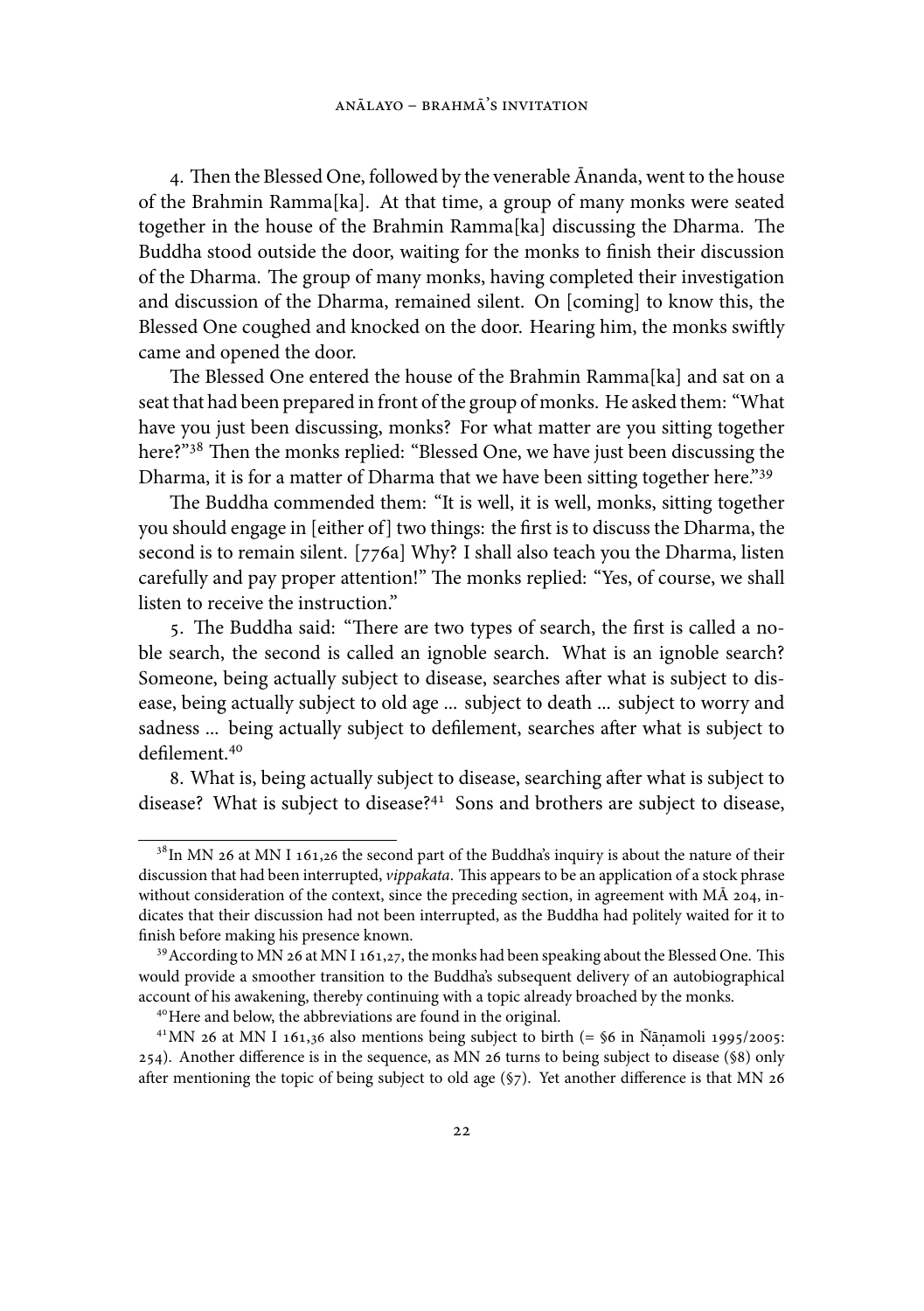elephants, horses, cattle, sheep, male and female slaves, wealth, treasures, rice and cereals are subject to disease and destruction. Living beings, stained and touched by greed and attachment, intoxicated with pride, take hold of and enter amidst these, without seeing the danger and without seeing an escape,<sup>42</sup> grasping at them and engaging with them.

7. - 11. What is being subject to old age ... subject to death ... subject to worry and sadness ... subject to defilement? Sons and brothers are subject to defilement, elephants, horses, cattle, sheep, male and female slaves, wealth, treasures, rice and cereals are subject to defilement and destruction.<sup>43</sup> Living beings, stained and touched by greed and attachment, intoxicated with pride, take hold of and enter amidst these, without seeing the danger and without seeing an escape, grasping at them and engaging with them.

That such a person, wanting and searching for the supreme peace of Nirvāṇa,  $\,$ which is free from disease, should attain the supreme peace of Nirvāna, which is free from disease – that is not possible. [That such a person, wanting and] searching for the supreme peace of Nirvāna, which is free from old age ... free from death ... free from worry and sadness ... free from defilement, should attain the supreme peace of Nirvāna, which is free from old age ... free from death ... . free from worry and sadness ... free from defilement - that is not possible. This is reckoned an ignoble search.

. What is a noble search? Someone reflects: 'I am actually subject to disease myself and I naively search for what is subject to disease, I am actually subject to old age... subject to death ... subject to worry and sadness ... subject to defilement myself and I naively search for what is subject to defilement. I would now rather search for the supreme peace of Nirvāna, which is free from disease, search for . the supreme peace of Nirvāna, which is free from old age ... free from death ... . free from worry and sadness ... free from defilement!'

gives a full treatment of each topic, while  $M\bar{A}$  204 abbreviates. The items mentioned to illustrate each case also differ slightly, thus MN 26 at MN I 162,4 mentions wife and son instead of brother and son, etc. The main themes are the same, however, except that MN 26 does not refer to rice and cereals at all.

 $42$ MN 26 does not take up the topic of not seeing the danger and the escape, although such a reference can be found regularly in other contexts, e.g., MN 99 at MN II 203,16: *anādīnavadassāvī* a*nissaraṇapañño,* differing from the formulation in MĀ 204 in as much as, in regard to the escape, the Pāli phrase speaks of lacking wisdom.

<sup>&</sup>lt;sup>43</sup> Adopting the variant 污 instead of 法.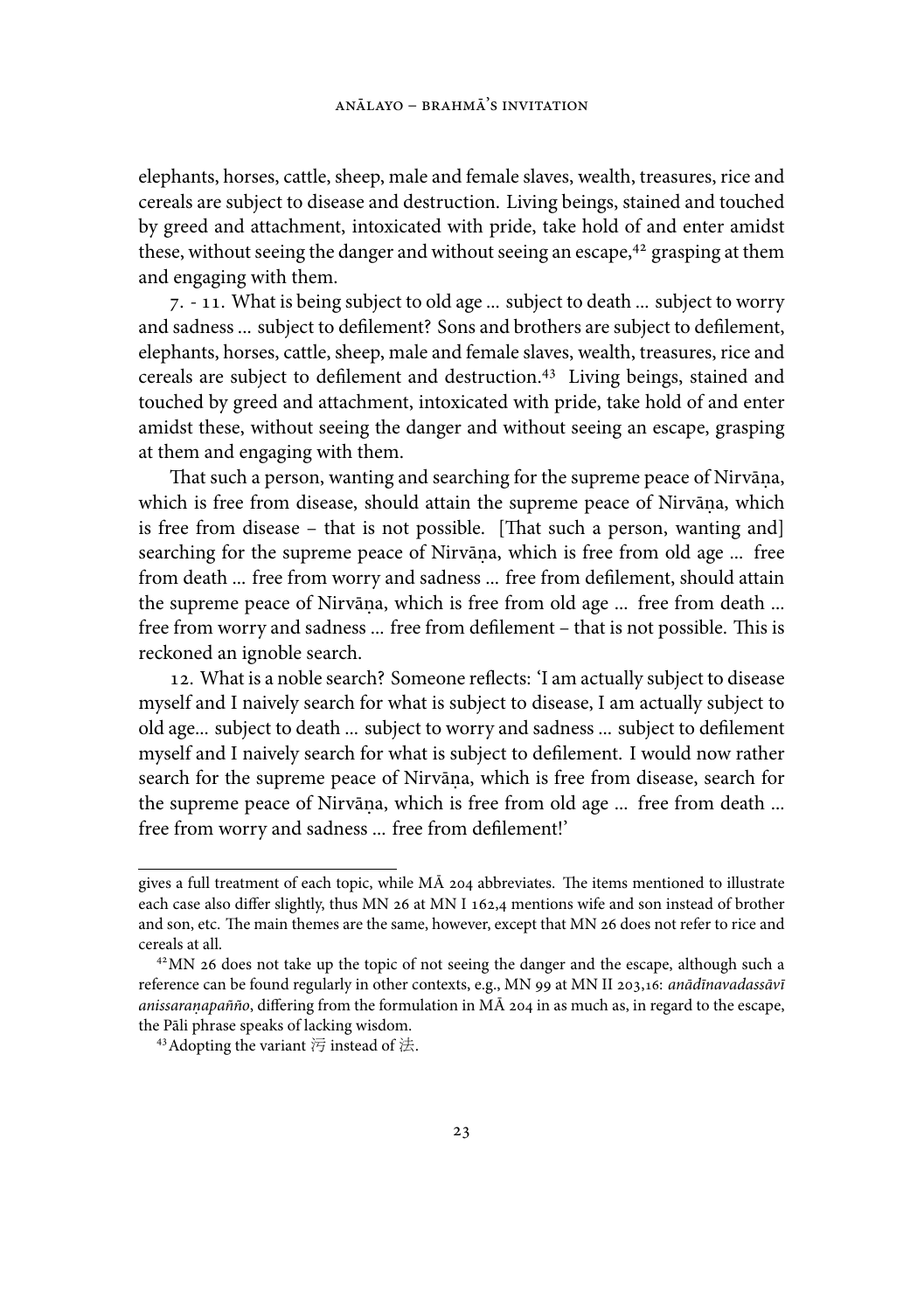That such a person, searching for the supreme peace of Nirvāna, which is free from disease, should attain the supreme peace of Nirvāna, which is free from . disease – that is certainly possible. [That such a person], searching for the supreme peace of Nirvāna, which is free from old age ... free from death ... free from worry . and sadness ... free from defilement, should attain the supreme peace of Nirvāna, . which is free from old age ... free from death ... free from worry and sadness ... free from defilement – that is certainly possible.

. Formerly, when I had not yet awakened to supreme, right and complete awakening, I thought like this: 'I am actually subject to disease myself and I naively search for what is subject to disease, I am actually subject to old age ... subject to death ... subject to worry and sadness ... subject to defilement myself and I naively search for what is subject to defilement. What if I now rather search for the supreme peace of Nirvāna, which is free from disease, search for the supreme peace of Nirvāna, which is free from old age ... free from death ... free from worry . and sadness [776b] ... free from defilement?'

. At that time I was a young lad, with clear [skin] and dark hair, in the prime of youth, twenty-nine years of age, roaming around well adorned and enjoying myself to the utmost. At that time I shaved off my hair and beard, while my father and mother were crying and my relatives were displeased.<sup>44</sup> I donned dyed robes and out of faith went forth to leave the household life and train in the path, maintaining purity of livelihood in body, maintaining purity of livelihood in speech and in mind.

<sup>&</sup>lt;sup>44</sup> MĀ 204 at T I 776b3: 父母啼哭. MN 26 at MN I 163,29 agrees that the mother and the father were crying, although it mentions the mother first. The circumstance that MA 204 has the father first may, as suggested by Guang Xing 2005: 98 note 12, reflect Confucian influence; cf. also Anālayo 2011a:  $173$  note 153. Bareau 1974: 249 notes that it is curious for the mother to be described as being present when her son goes forth, as elsewhere she is reported to have passed away seven days after his birth, cf. MN 123 at MN III 122,2 or Ud 5.2 at Ud 48,6. I intend to examine this point in another paper, at present in preparation.

<sup>&</sup>lt;sup>45</sup> MA 204 at T I 776b5: 護身命清淨, 護口, 意命清淨. While MN 26 does not mention the bodhisattva's development of bodily, verbal and mental purity (or his accomplishing the aggregate of morality, which is mentioned later), a comparable reference, with a somewhat different wording, can be found in a Sanskrit discourse fragment paralleling the present episode, fragment 331r7 in Liu 2010: 105, which reads *kāyena saṃvṛto viharāmi vācā āj[ī]va[ṃ] ca pa[riś]odha[yā]mi. Judging* from the Sanskrit reading, the reference to the mind, 意, could be a later addition to the passage in MĀ 204, as a purification of livelihood would only require restraint of bodily and verbal actions. Such a later addition could easily happen during the transmission of the text, as elsewhere the discourses often speak of the triad body, speech and mind, making it natural for the term mind to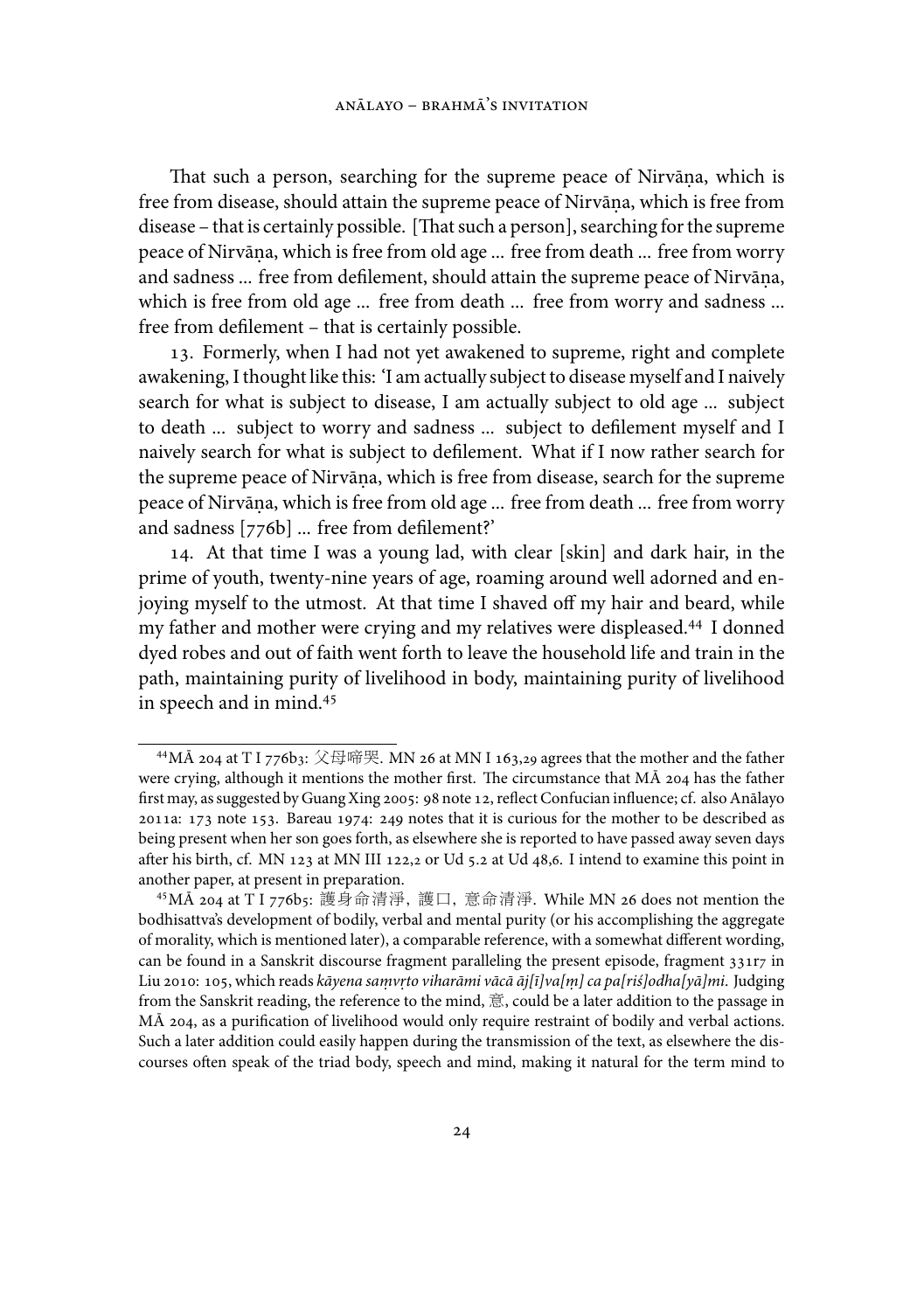. Having accomplished this aggregate of morality, aspiring and searching for the supreme peace of Nirvāna, which is free from disease ... free from old age ... free from death ... free from worry and sadness ... the supreme peace of Nirvāṇa, which is free from defilement, I approached Aḷāra Kālāma and asked him: "Ā. lāra, I wish to practise the holy life in your Dharma, will you permit it?" Ā. lāra replied to me: "Venerable one, I certainly permit it. You may practise as you wish to practise."46

I asked again: "Ā. lāra, this Dharma of yours, did you know it yourself, understand it yourself, realize it yourself?" Ā. lāra replied to me: "Venerable one, completely transcending the sphere of [boundless] consciousness I have attained dwelling in the sphere of nothingness. Therefore I myself have known this Dharma of mine, understood it myself, realized it myself."

I thought again: 'Not only Āļāra has such faith, I too have such faith, <sup>47</sup> not only Āļāra has such energy, I too have such energy, not only Āļāra has such wisdom, I too have such wisdom, <sup>48</sup> [whereby] Āļāra has known this teaching himself, understood it himself, realized it himself.' Because I wished to realize this Dharma, I thereupon went to stay alone and in seclusion, in an empty, quiet and tranquil place, with a mind free from indolence I practised energetically.<sup>49</sup> Having stayed alone and in seclusion, in an empty, quiet and tranquil place, with a mind free from indolence practising energetically, not long afterwards I realized that Dharma.

Having realized that Dharma, I again approached Āļāra Kālāma and asked him: "Ā. lāra, is this the Dharma you have known yourself, understood yourself, realized yourself, namely, by completely transcending the sphere of boundless consciousness to attain dwelling in the sphere of nothingness?" Āļāra Kālāma replied

make its way into the present context. Von Hinüber 1996/1997: 31 explains that "pieces of texts known by heart may intrude into almost any context once there is a corresponding key word."

 $46$ MN 26 at MN I 164,2 indicates that the bodhisattva at first learned the theoretical aspects of Āļāra's Dharma.

 $47$  Dutt 1940: 639 explains that the reference to faith in the present context stands for "confidence" in his abilities to develop the powers necessary to achieve his object."

 $48$  MN 26 at MN I 164,16 lists all of the five faculties of faith, energy, mindfulness, concentration and wisdom. The same is also the case for the corresponding section in the Sanskrit fragment  $331V1-2$  in Liu 2010: 106. Since mindfulness and concentration are required to reach deeper levels of concentration, the Pāli and Sanskrit listings of mental qualities offer a more complete presentation.

<sup>&</sup>lt;sup>49</sup> MN 26 does not mention that the bodhisattva went to practise energetically in seclusion. Sanskrit fragment  $331v_3$  in Liu 2010: 106 agrees in this respect with MÅ 204.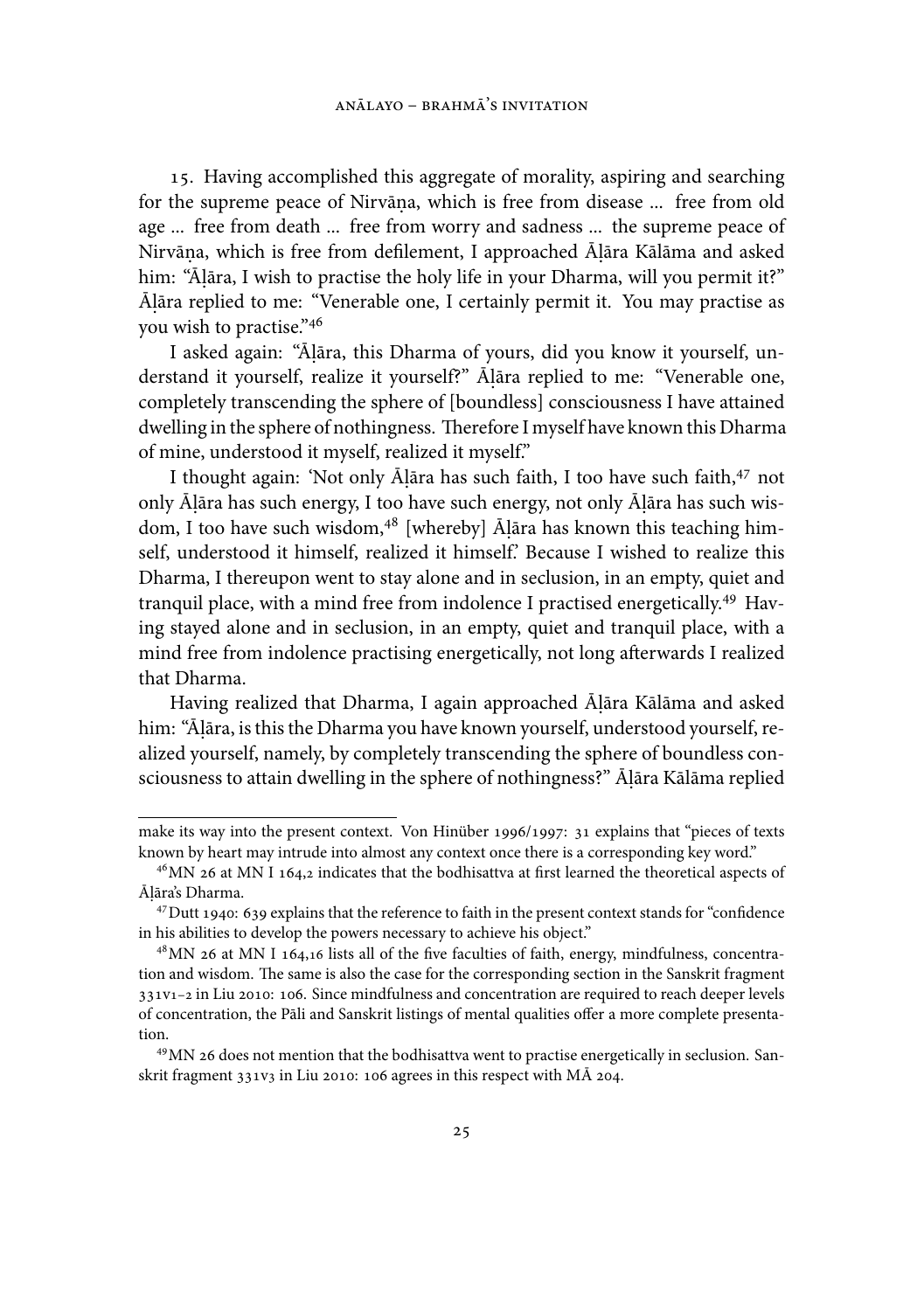to me: "Venerable one, this is [indeed] the Dharma that I have known myself, understood myself, realized myself, namely, by completely transcending the sphere of [boundless] consciousness to attain dwelling in the sphere of nothingness."

Ā. lāra Kālāma further said to me: "Venerable one, just as I realized this Dharma, so too have you; just as you realized this Dharma, so too have I. Venerable one, come and share the leadership of this group." Thus Āļāra Kālāma, the teacher, placed me on an equal level, thereby giving me supreme respect, supreme support and [expressing] his supreme delight.

I thought again: [776c] "This Dharma does not lead to knowledge, does not lead to awakening, does not lead to Nirvāna. I would rather leave this Dharma and . continue searching for the supreme peace of Nirvāna, which is free from disease ... free from old age ... free from death ... free from worry and sadness ... the supreme peace of Nirvāna, which is free from defilement."

16. I promptly left this Dharma and continued searching for the supreme peace of Nirvāna, which is free from disease ... free from old age ... free from death ... free from worry and sadness ... the supreme peace of Nirvāna, which is free from defilement. I approached Uddaka Rāmaputta and asked him: "Uddaka, I wish to train in your Dharma, will you permit it?" Uddaka Rāmaputta replied to me: "Venerable one, I certainly permit it. You may train as you wish to train."

I asked again: "Uddaka, what Dharma did your father, Rāma, <sup>51</sup> know himself, understand himself, realize himself?" Uddaka Rāmaputta replied to me: "Venerable one, completely transcending the sphere of nothingness he attained dwelling in the sphere of neither-perception-nor-non-perception. Venerable one, what my father Rāma knew himself, understood himself, realized himself, is this Dharma."

I thought again: 'Not only Rāma had such faith, I too have such faith, not only Rāma had such energy, I too have such energy, not only Rāma had such wisdom, I too have such wisdom, [whereby] Rāma knew this Dharma himself, understood it himself, realized it himself. Why should I not get to know this Dharma myself, understand it myself, realize it myself?' Because I wished to realize this Dharma, I thereon went to stay alone and in seclusion, in an empty, quiet and tranquil place, with a mind free from indolence I practised energetically. Having stayed alone and in seclusion, in an empty, quiet and tranquil place, with a mind free from indolence practising energetically, not long afterwards I realized that Dharma.

 $50$  According to MN 26 at MN 164,32, at this point the bodhisattva explicitly indicates that he has attained the same. Sanskrit fragment 331v6 in Liu 2010: 106 agrees in this respect with MN 26.

<sup>&</sup>lt;sup>51</sup> Adopting the variant reading 父羅摩 instead of 羅摩子.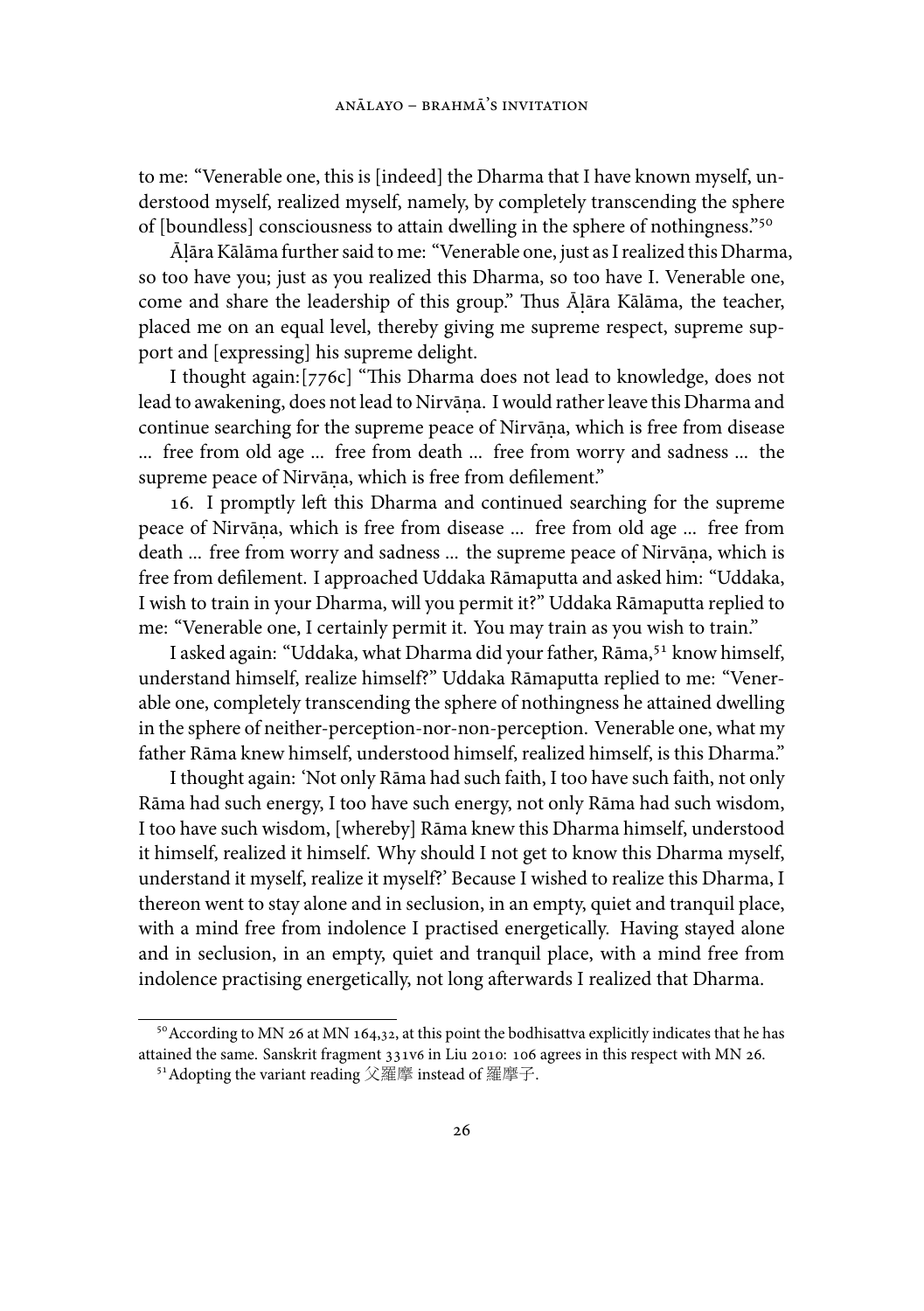Having realized that Dharma, I again approached Uddaka Rāmaputta and asked him: "Uddaka, is this the Dharma your father Rāma knew himself, understood himself, realized himself, namely, by completely transcending the sphere of nothingness to attain dwelling in the sphere of neither-perception-nor-nonperception?" Uddaka Rāmaputta replied to me: "Venerable one, this is [indeed] the Dharma that my father Rāma knew himself, understood himself, realized himself, namely, by completely transcending the sphere of nothingness to attain dwelling in the sphere of neither-perception-nor-non-perception."

Uddaka Rāmaputta further said to me: "Venerable one, just as my father Rāma realized this Dharma, so too have you; just as you realized this Dharma, so too did my father. Venerable one, come and share the leadership of this group."<sup>52</sup> Thus Uddaka Rāmaputta, the teacher, made me also a teacher, thereby giving me supreme respect, supreme support and [expressing] his supreme delight.

I thought again: "This Dharma does not lead to knowledge, [777a] does not lead to awakening, does not lead to Nirvāna. I would rather leave this teaching and . continue searching for the supreme peace of Nirvāna, which is free from disease . ... free from old age ... free from death ... free from worry and sadness ... the supreme peace of Nirvāna, which is free from defilement.' .

17. I promptly left this Dharma and continued to search for the supreme peace of Nirvāna, which is free from disease ... free from old age ... free from death ... free from worry and sadness ... the supreme peace of Nirvāṇa, which is free from defilement, I went to a Brahmin village called Sena near Uruvelā, south of Elephant Peak Mountain. In that area I reached a delightful lush mountain forest by the river Nerañjarā, which was clean and full to its banks.

On seeing it, I thought: 'This place that I have reached is a delightful lush mountain forest by the river Nerañjarā, which is clean and full to its banks. If a son of a good family wishes to train, he can train here. So I shall train, I would now rather train in this place.' I promptly took some grass and approached the tree of awakening. Having reached it, I spread out [the grass] as a sitting mat beneath [the tree] and sat down cross-legged with the determination not to break

<sup>&</sup>lt;sup>52</sup> According to MN 26 at MN I 166,26, however, Uddaka offered the sole leadership of his group to the bodhisattva. Sanskrit fragment 332r8 in Liu 2010: 107 agrees in this respect with MÅ 204. In view of the fact that the bodhisattva had attained what Uddaka had not attained himself, the reading in MN 26 fits the context better. Because of the repetitive nature of the account of the two teachers, it could easily have happened that the reading appropriate for the first instance was accidentally applied to the second instance, taking place at a time before the Sanskrit fragment version and MĀ 204 were transmitted separately.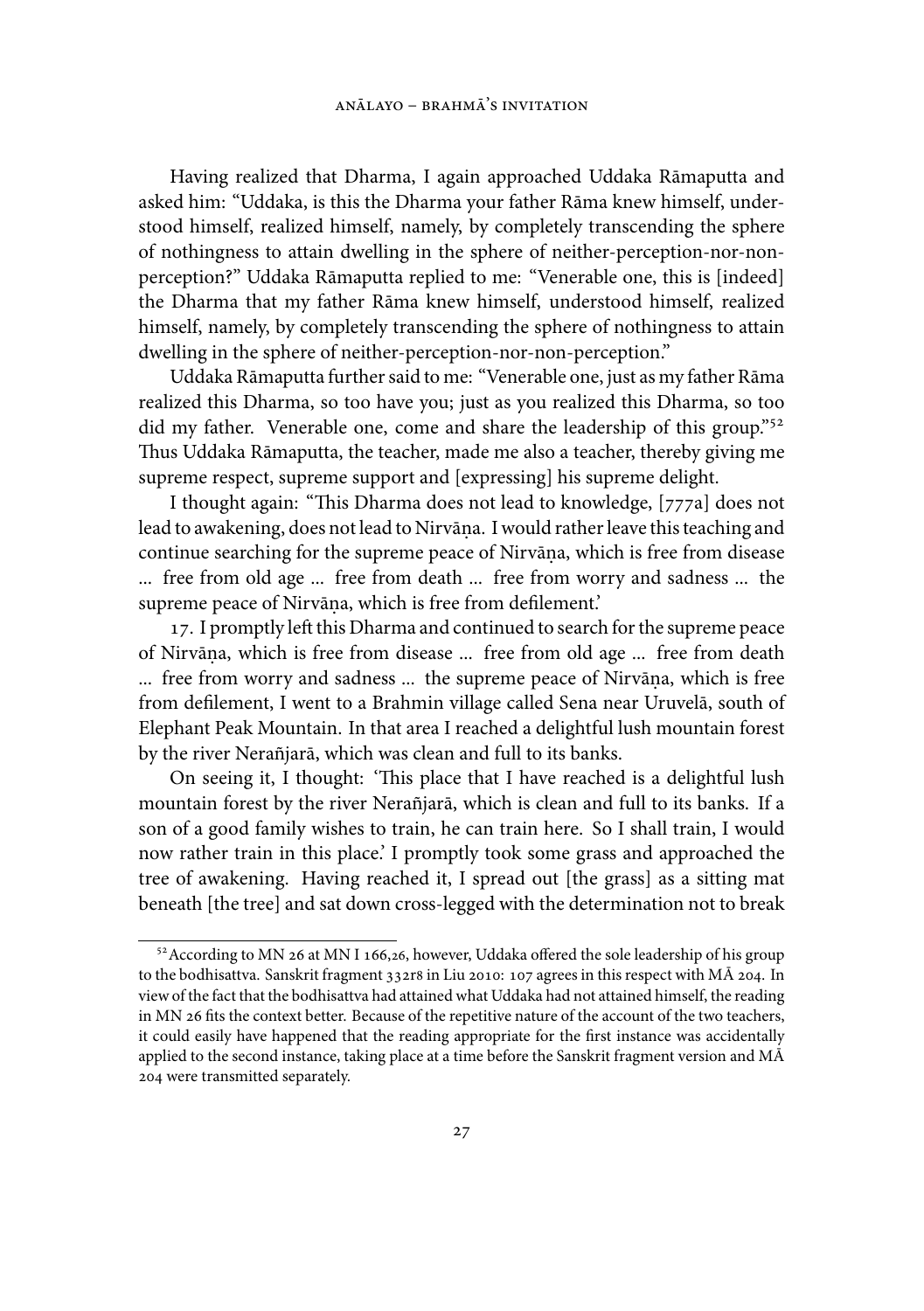my sitting until the influxes had been eradicated. I [indeed] did not break my sitting until the influxes had been eradicated.<sup>53</sup>

. Searching for the supreme peace of Nirvāna, which is free from disease, . I attained the supreme peace of Nirvāna, which is free from disease. Searching . for the supreme peace of Nirvāna, which is free from old age ... free from death ... free from worry and sadness ... free from defilement, I attained the supreme peace of Nirvāna, which is free from old age ... free from death ... free from worry . and sadness ... free from defilement. Knowledge arose, vision arose and I was concentrated on the requisites of awakening.<sup>54</sup> I knew as it truly is that birth has been eradicated, the holy life has been established, what had to be done has been done and there will be no more experiencing of existence.<sup>55</sup>

. Having just awakened to the supreme, right and complete awakening, I thought: "To whom should I first teach the Dharma?" I further thought: "Should I now first teach the Dharma to Āļāra Kālāma?" At that time there was a heavenly being up in the sky that told me: "Great sage, may you know that Āļāra Kālāma passed away seven days ago." I also came to know for myself that Āļāra Kālāma had passed away seven days ago. I thought again: "It is a great loss for Āļāra Kālāma that he did not get to hear this Dharma. If he had heard it, he would have quickly understood the Dharma in accordance with the Dharma."

. Having just awakened to supreme, right and complete awakening, I thought: "To whom should I first teach the Dharma?" I further thought: "Should I now first teach the Dharma to Uddaka Rāmaputta?" At that time there was again a heavenly being up in the sky that told me: "Great sage, may you know that Uddaka Rāmaputta passed away fourteen days ago."<sup>56</sup> [777b] I also came to know for myself that Uddaka Rāmaputta had passed away fourteen days ago. I thought again: "It is a great loss for Uddaka Rāmaputta that he did not get to hear this Dharma. If he had heard it, he would have quickly understood the Dharma in accordance with the Dharma."

<sup>&</sup>lt;sup>53</sup> MN 26 does not report the preparation of the seat or the determination not to get up until the influxes are destroyed.

<sup>&</sup>lt;sup>54</sup>A reference to the *bodhipakkhivā dhammā* is not found in MN 26.

<sup>&</sup>lt;sup>55</sup> At this point, MN 26 at MN I 167,30 to MN I 169,30 continues with the Buddha's reflection that his Dharma is difficult to understand, followed by reporting Brahma's intervention. Thus two full pages of the  $E^e$  edition, corresponding to  $\S$ 19–21 in Ñānamoli 1995/2005: 260–262, are without any counterpart in  $M\bar{A}$  204.

 $56$  According to MN 26 at MN I 170,15, Uddaka had passed away just the night before.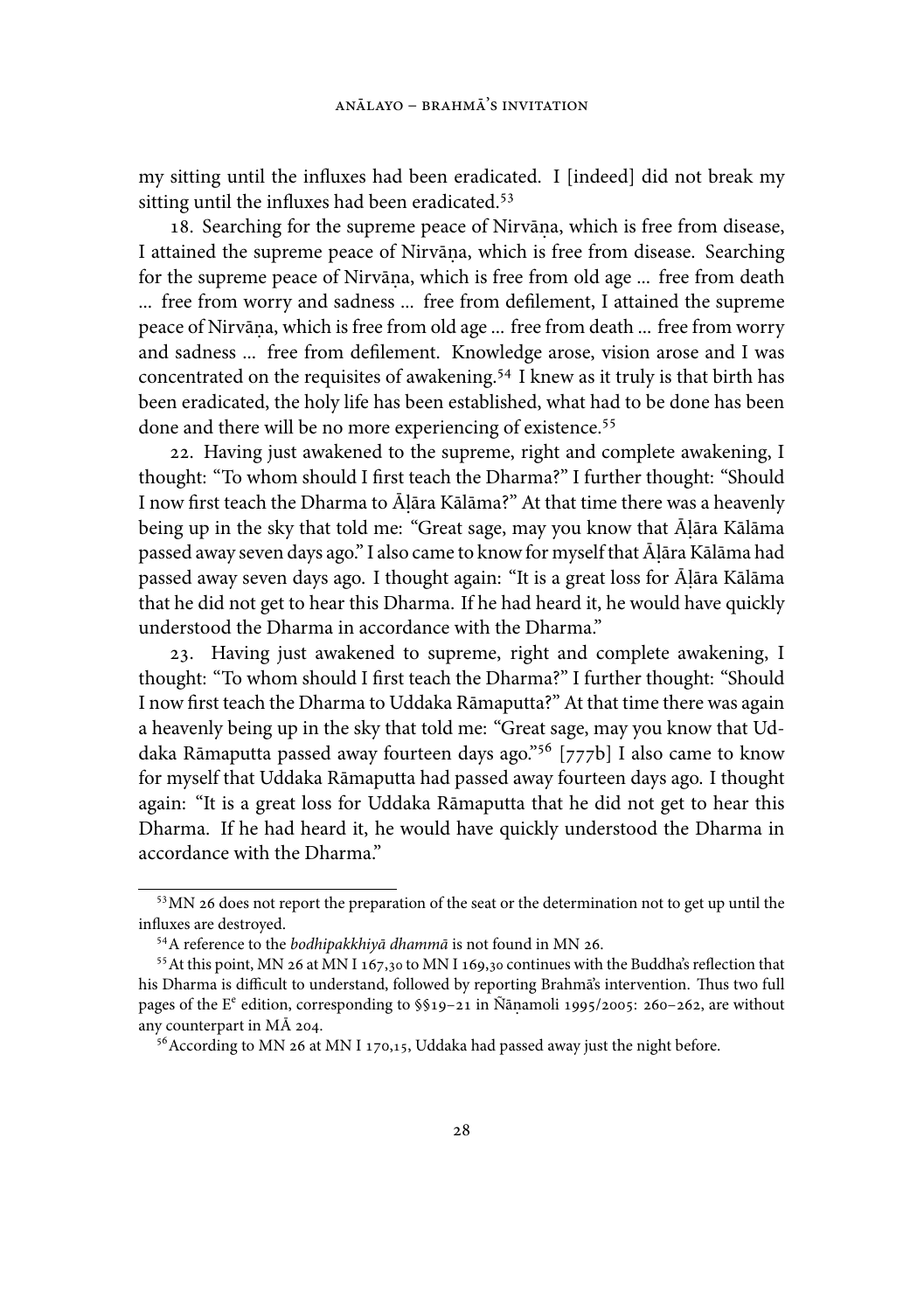. Having just awakened to supreme, right and complete awakening, I thought: "To whom should I first teach the Dharma?" I further thought: "The five monks of former times, who supported me in my efforts, have been of much benefit. When I practised asceticism, those five monks served me. Should I now first teach the Dharma to the five monks?" I further thought: "Where are the five monks of former times now?" With the purified divine eye that transcends [the vision] of human beings I saw that the five monks were in the Deer Park at the Dwelling-place of Seers near Benares.<sup>57</sup> After staying under the tree of awakening according [to my wishes], I gathered my robes, took my bowl and approached Benares, the city of Kāsi.

## **Comparison**

Placing the above translated part of the Discourse at Ramma[ka]'s [Hermitage] and the corresponding part of the *Ariyapariyesanā-sutta* side by side reveals a number of small variations.<sup>59</sup> By far the most prominent difference, however, is the complete absence of Brahmā in the *Madhyama-āgama* version.

In the *Ariyapariyesanā-sutta*, the episode with Brahmā's intervention begins with the Buddha reflecting on the profundity of his realization, in particular the difficulty of understanding the principle of dependent arising and the nature of Nirvāna for those who are steeped in worldliness and defilements. Anticipating . that others would not understand him, the Buddha considers that this would be troublesome and decides not to teach the Dharma.

Brahmā Sahampati becomes aware of this reflection in the Buddha's mind and realizes that the world will be lost, as the Buddha is disinclined to teach. Quickly appearing in front of the Buddha, with hands together in respect, Brahmā Sahampati requests the Buddha to teach, arguing that some will understand. Following Brahmā's request, out of compassion the Buddha surveys the world with his divine eye and realizes that some beings are indeed capable of understanding, whereupon he decides to teach. Realizing that the mission has been successful, Brahmā Sahampati pays homage and disappears.

 $57$ MĀ 204 at T I 777b9: 仙人住, while MN 26 at MN I 170,30 speaks of the Isipatana; on the term cf. Caillat 1968.

 $58$  MÅ 204 continues with the Buddha meeting Upaka on the way to Benares, etc.

 $^{59}$ There are more substantial differences between the remaining parts of MN 26 and M $\overline{A}$  204, which I did not translate in order to stay within the prescribed size for an article in this journal.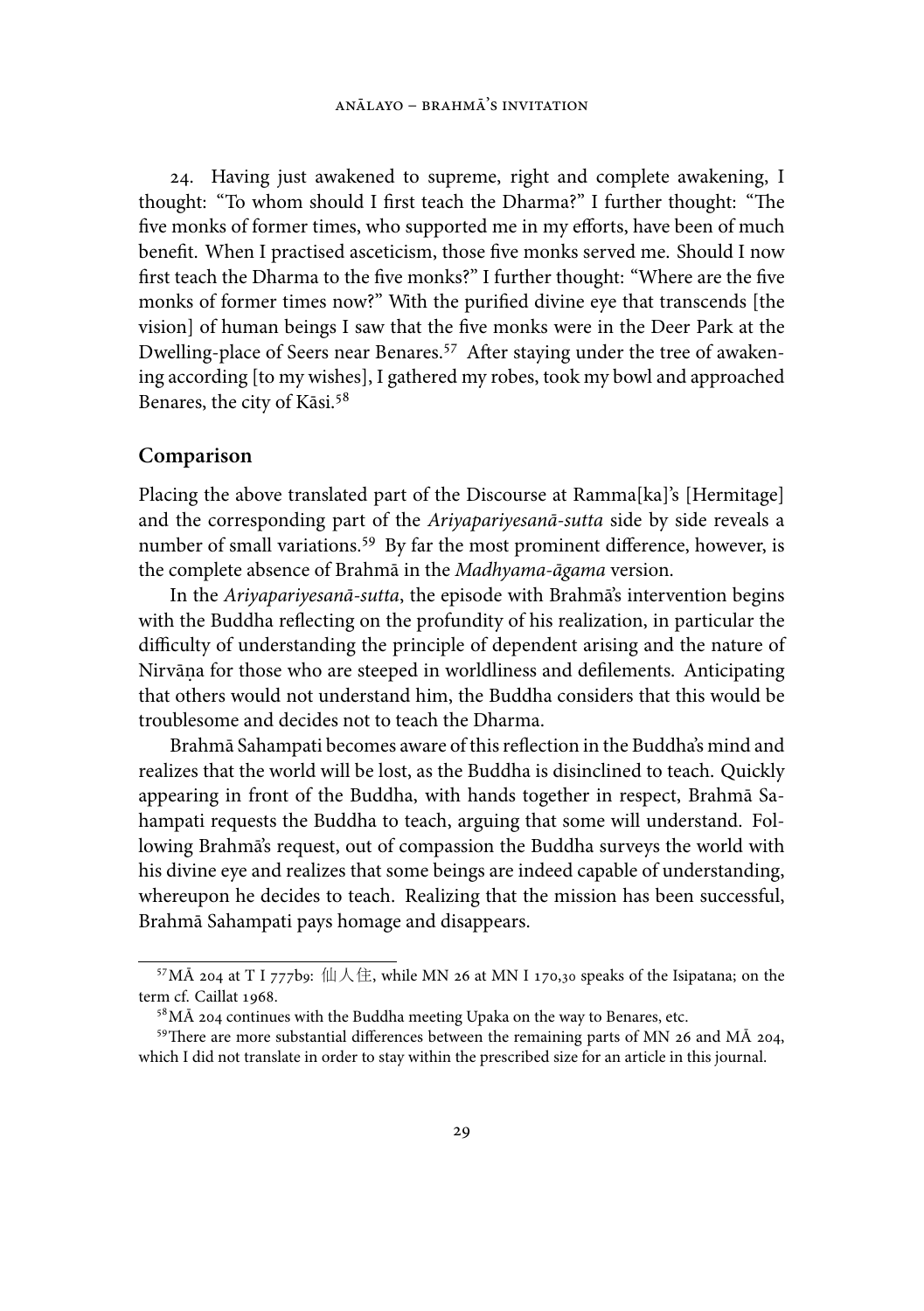In principle, the difference between the two parallel versions regarding the episode of Brahmā's intervention can be explained in two ways:

- 1) The episode has been lost in the *Madhyama-āgama* Discourse at Ramma[ka]'s [Hermitage], either through accidental loss or because those responsible for its transmission or translation have purposely omitted it.
- 2) The narration of Brahma's entreaty is an element added later to the Ariya*pariyesanā-sutta*.

Regarding the first possibility, the *Madhyama-āgama* discourse translated above does not give the impression that a loss of text has occurred, as the narration runs smoothly without any uneven transition. Moreover, the remainder of the Chinese discourse makes as much sense as its Pāli parallel; that is, there appears to be no need for Brahmā to intervene in order for subsequent events to be coherent.

Proposing a conscious omission of this episode from the *Madhyama-āgama* version would require identifying some good reason for removing it. This can in fact be found. With subsequent developments in Buddhist traditions, the notion became prevalent that the Buddha had prepared himself during numerous past lives for his task as a teacher who would lead others to awakening. This notion makes it rather surprising that, once he has accomplished all that is required for carrying out this mission, he should need prompting by another in order to start teaching at all.<sup>60</sup> Without this episode, the Buddha's autobiographical account is more easily reconciled with the traditional belief in his prolonged preparation for becoming a teacher.

Regarding the second of the two above-mentioned possibilities, however, it seems equally possible that the Brahmā episode is a later addition.<sup>61</sup> The general

 $60$ Bloomfield 2011: 100 comments that "from the earliest times Buddhists have found this episode problematic. It seems unthinkable that the supreme embodiment of compassion would have considered keeping his wisdom to himself"; cf. also Bareau 1963: 141f, Webster 2005, Jones 2009 and Anālayo 2010: 22-26.

 $61$  Nakamura 2000: 212 comments that "the intervention of Brahmā ... cannot be found in the equivalent Chinese translation and is therefore a later interpolation". Nakamura supports his conclusion by arguing that the reference to dependent arising, found in MN 26 at MN I  $167,35$  just before Brahmā's intervention, differs from the referents used earlier in the discourse to the final goal as something that is tranquil and free from defilement. Yet a reflection on the significance of what has just been realized need not perforce use precisely the same terms as a description of the earlier aspiration to what at that point had not yet been experienced. These two contexts are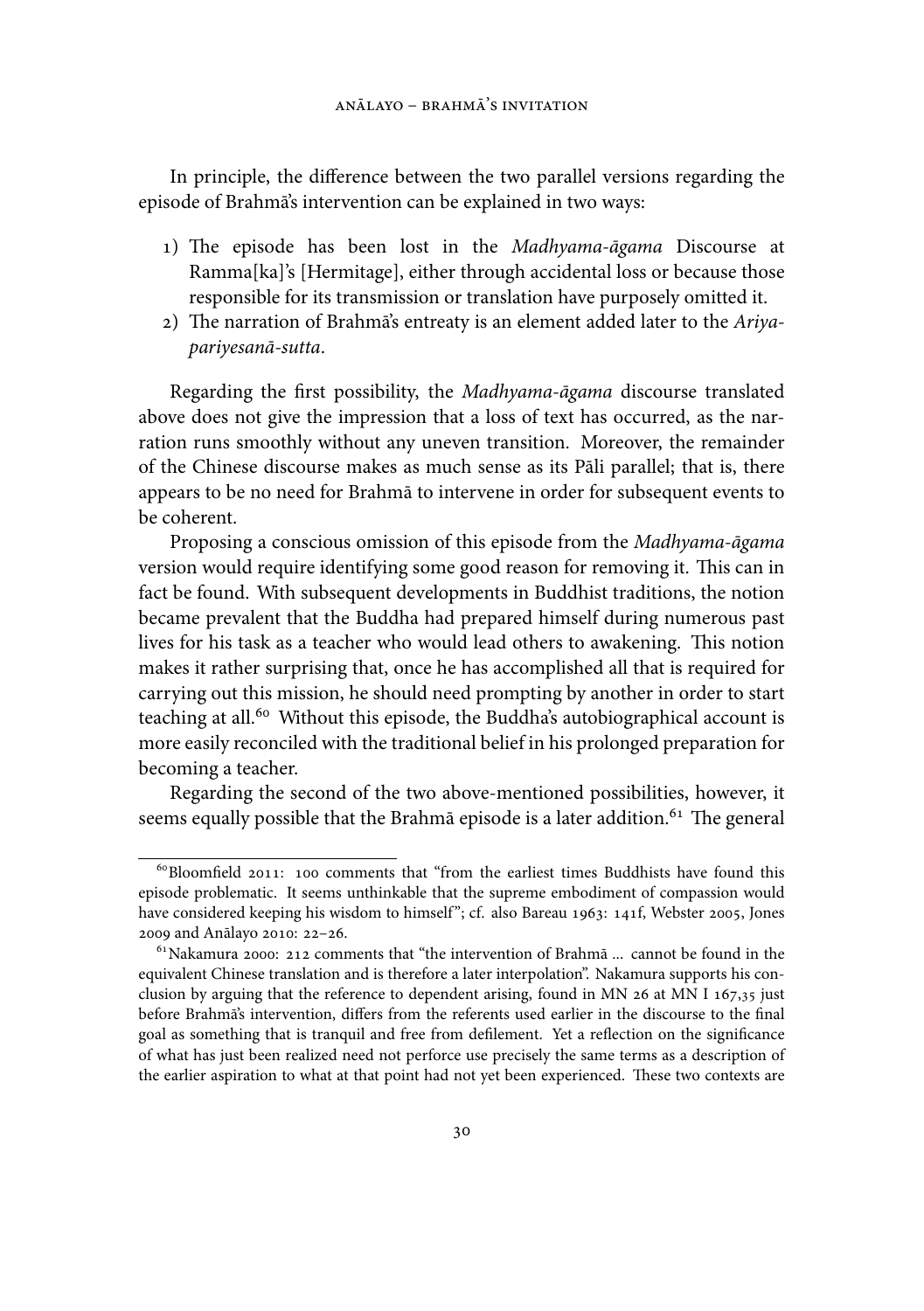tendency during oral transmission is in fact more often to add and expand than consciously to remove passages. Given that the *Madhyama-āgama* account reads smoothly without Brahmā's intervention, it could well be that an early version of the Buddha's autobiographical account did not mention Brahmā at all.

The same pattern recurs in relation to the former Buddha Vipassī: the *Mahāpadāna-sutta* and its *Dīrgha-āgama* parallel – the latter probably stemming from the Dharmaguptaka tradition<sup>62</sup> – report an intervention by Brahm $\tilde{a}^{63}$  which is absent from a partial parallel preserved in Chinese and from a Sanskrit fragment version.<sup>64</sup> The partial Chinese version shows several substantial differences when compared with the Sanskrit fragments of the *Mahāvadāna-sūtra*, making it fairly certain that the two stem from different lines of transmission.

 $^{63}$ DN 14 at DN II 36,21 and DÅ 1 at T I 8b22.

 ${}^{64}T$  3 at T I 156c14 and Waldschmidt 1956: 148 note 2.

 $65$  Just to mention a few major differences: On the prince's first outing from the palace, according to T  $_3$  at T I 154b13 he encounters a sick person, in the Sanskrit fragment version, Waldschmidt 1956: 118, 11, he instead first comes across someone afflicted by old age and only meets a sick person on the second outing. When his father comes to know what has happened, in  $T_3$  at  $T_1$  1545 he reflects that by staying at home the prince will become a wheel-turning king, but by going forth he will become a Buddha, whereas in the Sanskrit fragment version, Waldschmidt 1956: 120,25, the father worries whether the prediction that the prince will go forth will come true, without any reference to his becoming a wheel-turning king or a Buddha. On the fourth outing, having seen someone who has gone forth in T  $_3$  at T I 155c3 the prince returns to the palace and there develops the aspiration to go forth, whereas in the Sanskrit fragment version, Waldschmidt 1956: 129,1, he approaches the renunciate, converses with him and then decides on the spot to go forth as well. The Sanskrit fragments, Waldschmidt 1956: 131,2, report that a reflection on the nature of the Dharma motivates the people to follow the prince's example and go forth, whereas in T  $_3$  at T I 155c17 they are motivated by his having relinquished his high position. According to the Sanskrit fragment version, Waldschmidt 1956: 132,6, the bodhisattva Vipaśyin decides that he had better live alone and therefore dismisses the people who have followed him and gone forth, telling them to come back once he has reached awakening. Next he obtains grass and approaches the seat of awakening with the intention not to break his sitting until the destruction of the influxes has been achieved. None of these episodes is recorded in T<sub>3</sub>. In T<sub>3</sub> at T<sub>I156a14</sub> the bodhisattva Vipaśyin's investigation of dependent arising covers all twelve links, including formations and ignorance, whereas in the Sanskrit fragment version, Waldschmidt 1956: 137,7, his investigation instead leads up to the reciprocal conditioning of consciousness and name-and-form. In T  $_3$  at T I 156b20 Vipaśyin's awakening is preceded by his contemplation of the rise and fall of the five aggregates, whereas the Sanskrit fragment version, Waldschmidt 1956:  $146,1$ , also mentions his contemplation of the rise

sufficiently different to allow for different but complementary perspectives on the implications of awakening.

<sup>&</sup>lt;sup>62</sup>On the school affiliation of the *Dīrgha-āgama* cf., e.g., Demiéville 1951: 252f, Brough 1962/ 2001: 50, Lü 1963: 242, Bareau 1966, Waldschmidt 1980: 136, Mayeda 1985: 97, Enomoto 1986: 25 and Oberlies 2003: 44.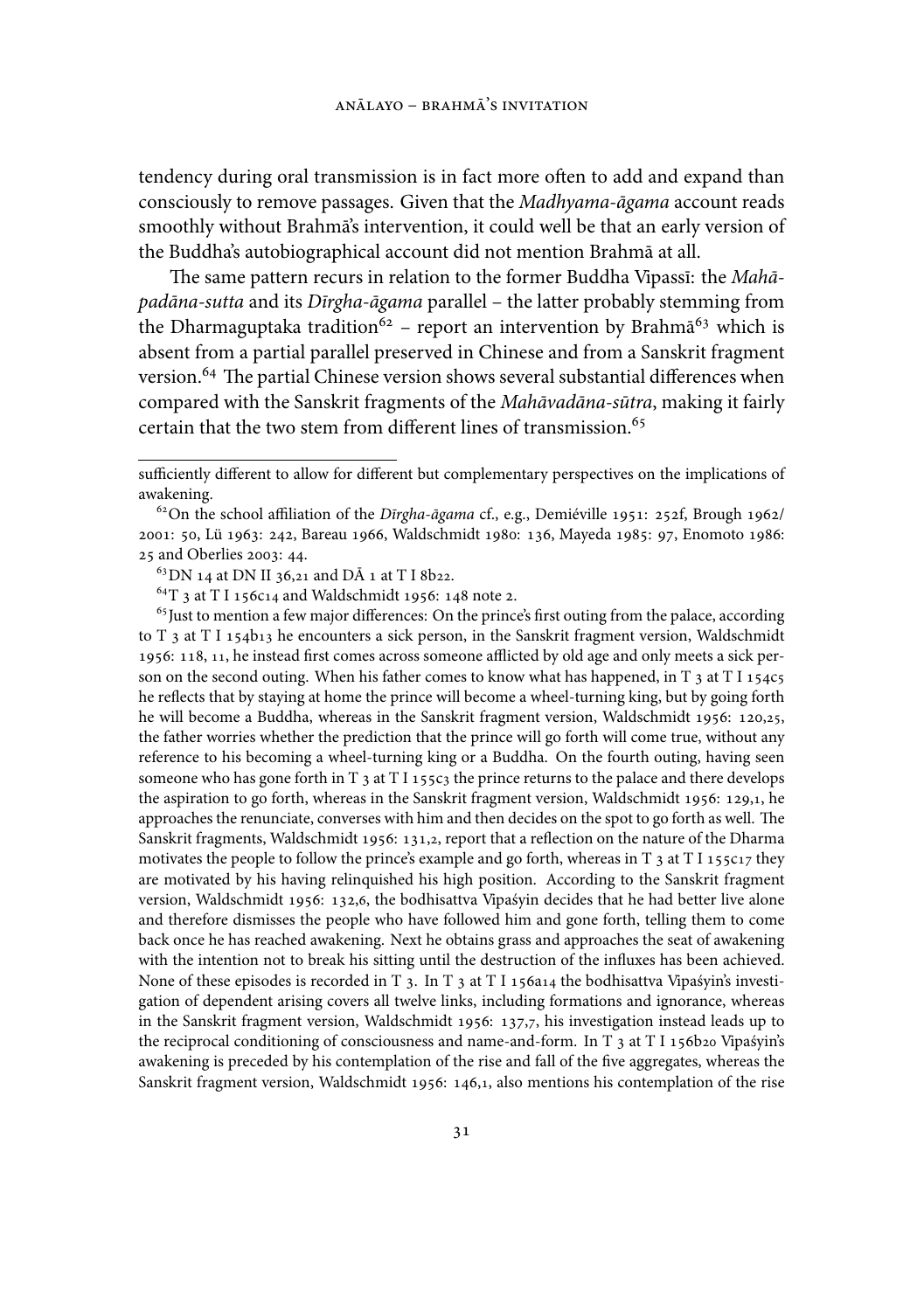Once the absence of the Brahmā episode recurs in what appear to be separate lines of transmission, it becomes probable that this episode is indeed a later addition. If such an addition took place, it must have happened at a time when the *Madhyama-āgama* parallel to the *Ariyapariyesanā-sutta* as well as the Sanskrit fragment version of the *Mahāvadāna-sūtra* and the partial Chinese parallel were already being transmitted independently from the ancestor of the Theravāda and Dharmaguptaka versions of these discourses. The powerful effect of this episode would then have been responsible for the widespread occurrence of Brahmā's intervention in texts like the *Mahāvastu* or the *Jātaka Nidānakathā*, etc., and in iconographic representations.

While the tendency for Brahmā to be 'included' in early Buddhist discourses appears to be so well attested that it can safely be assumed to be early, the most prominent example of Brahmā's role as a promoter of Buddhism – his requesting the Buddha to teach and thereby enabling the coming into existence of the whole Buddhist tradition – may be a later addition to the autobiographical account of the Buddha's awakening.

and fall of the links of dependent arising. Such substantial differences make it safe to assume that the two versions derive from separate transmission lineages.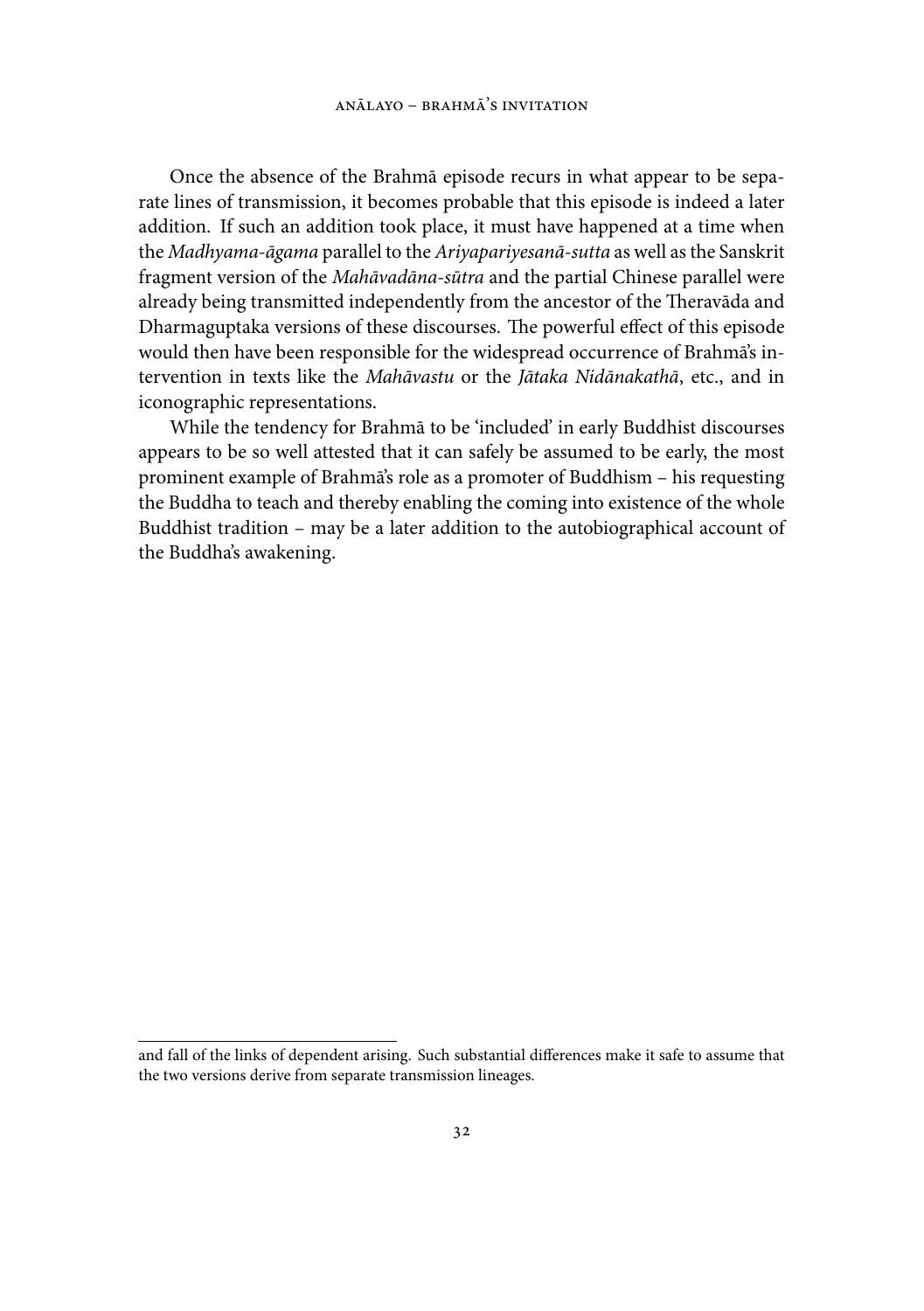#### **Abbreviations**

- AN *A˙nguttara-nikāya*
- $B<sup>e</sup>$ Burmese edition
- $C^e$ Ceylonese edition
- D Derge edition
- DĀ *Dirgha-āgama* (T 1)
- DN *Dīgha-nikāya*
- EĀ *Ekottarika-āgama* (T 125)
- $E<sup>e</sup>$ PTS edition
- Jā *Jātaka*
- MĀ *Madhyama-āgama* (T 26)
- MN *Majjhima-nikāya*
- Q *Qian-long* (Peking) edition
- S e Siamese edition
- SĀ *Saṃyukta-āgama* (T 99)
- $S\overline{A}^2$ Samyukta-āgama (T 100)
- SHT Sanskrithandschriften aus den Turfanfunden
- SN *Samyutta-nikāya .*
- Sv *Suma˙ngalavilāsinī*
- T Taishō edition (CBETA)
- Ud *Udāna*
- Vin *Vinayapiṭaka*

## **References**

- Anālayo 2003. "The Role of Brahmā in Pāli Discourses". *The Sri Lanka Journal of the Humanities*, 29/30: 157-166.
- —— 2009a. "Views and the Tathāgata, A Comparative Study and Translation of the Brahmajāla in the Chinese Dīrgha-āgama". In K.L. Dhammajoti et al. (eds.) *Buddhist and Pali Studies in Honour of the Venerable Professor Kakkapalliye Anuruddha*, 183-234. Hong Kong: Centre of Buddhist Studies, University of Hong Kong.
- —— 2009b. "Yona". In W.G. Weeraratne (ed.), *Encyclopaedia of Buddhism*, 8 (3): 807-808. Sri Lanka: Department of Buddhist Affairs.
- $--$  2010. The Genesis of the Bodhisattva Ideal. Hamburg University Press.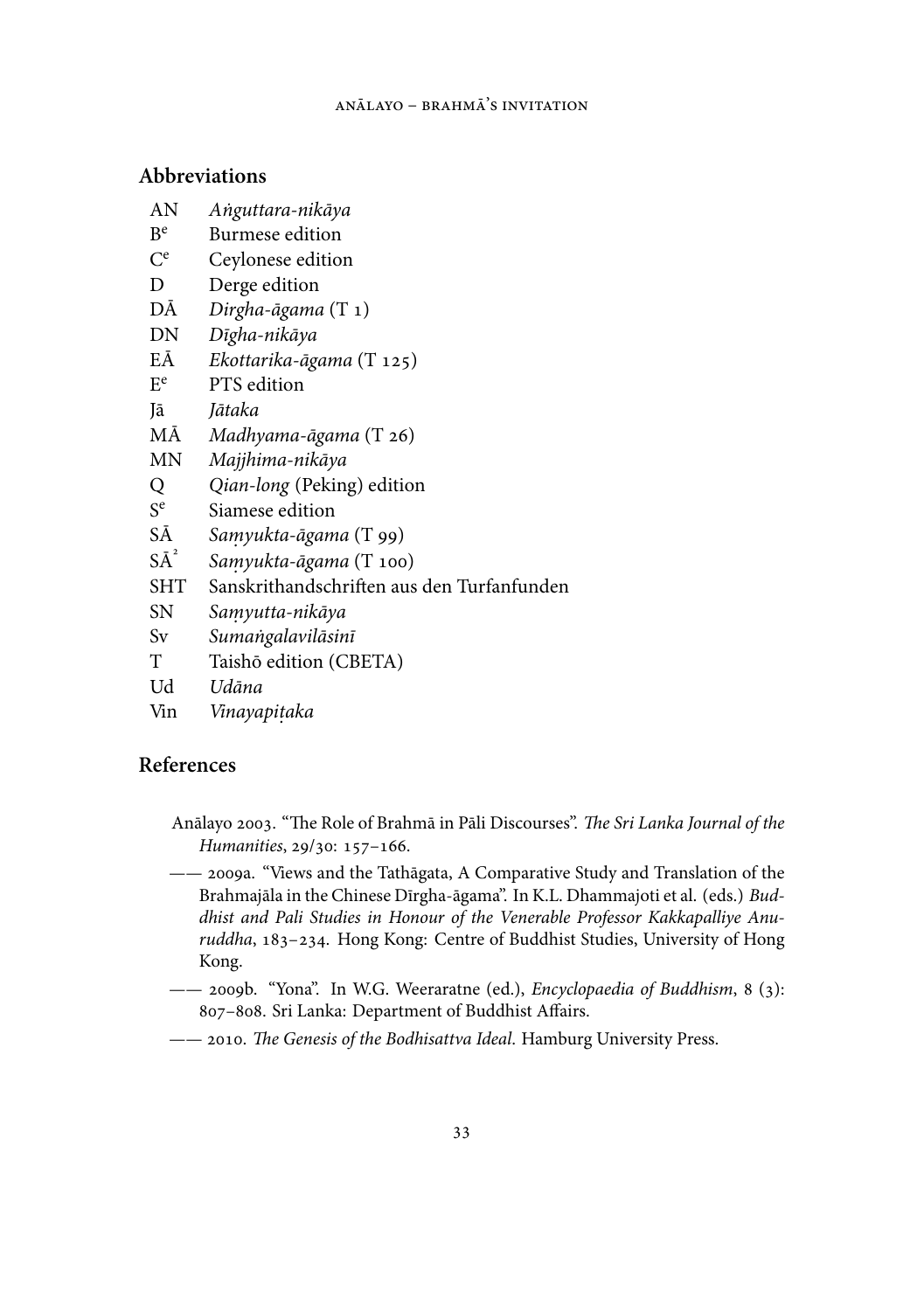- —— a. *A Comparative Study of the Majjhima-nikāya*. Taipei: Dharma Drum Publishing Corporation.
- —— 2011b. "Sakra and the Destruction of Craving A Case Study in the Role of Śakra in Early Buddhism". *Indian International Journal of Buddhist Studies*, 12:  $157-176$  (forthcoming).
- Bailey, Greg 1983. *The Mythology of Brahmā*. Delhi: Oxford University Press.
- Bareau, André 1963. *Recherches sur la biographie du Buddha dans les Sūtrapitaka et* le Vinayapitaka anciens: De la quête de l'éveil a la conversion de Sāriputra et de *Maudgalyāyana*. Paris: École Française d'Extrême Orient, .
- —— . "L'Origine du Dīrgha-Āgama Traduit en Chinois par Buddhayaśas". In B. Shin et al. (ed.), *Essays Offered to G.H. Luce by his Colleagues and Friends in Honour of his Seventy-fifth Birthday*, 49-58, Switzerland, Ascona: Artibus Asiae.
- —— 1974. "La jeunesse du Buddha dans les Sūtrapiṭaka et les Vinayapiṭaka anciens". Bulletin de l'École Française d'Extrême Orient, 61: 199-274.
- —— . "Les débuts de la prédication du Buddha selon l'Ekottara-Āgama". *Bulletin de l'École Française d'Extrême Orient*, 77: 69-96.
- Bechert, Heinz, Wille K. 1989. Sanskrithandschriften aus den Turfanfunden, Teil 6. Stuttgart: Franz Steiner.
- Bhatt, G.H. 1960. *The Bālakānda, The First Book of the Vālmīki Rāmāyana, The National Epic of India*. Baroda: Oriental Institute.
- Bloomfield, Vishvapani 2011. Gautama Buddha, The Life and Teachings of the Awak*ened One*. London: Quercus.
- Bronkhorst, Johannes 2007. Greater Magadha, Studies in the Culture of Early India. Leiden: Brill.
- Brough, John 1962/2001. *The Gāndhārī Dharmapada, Edited with an Introduction and Commentary*, Delhi: Motilal Banarsidass.
- Bühler, Georg 1895/1963. On the Origin of the Indian Brahmā Alphabet. Varanasi: Chowkhamba Sanskrit Series Office.
- Caillat, Colette 1968. "Isipatana Migadāya". *Journal Asiatique*, 256 (2): 177-183.
- Collins, Steve . *Civilisation et femmes célibataires dans le bouddhisme en Asie du Sud et du Sud-est, Une 'étude de genre'*. Paris: Les Éditions du Cerf.
- Coomaraswamy, Ananda K. . *Yak. sas*. Delhi: Munshiram Manoharlal.
- Dehejia, Vidya . "Aniconism and the Multivalence of Emblems". *Ars Orientalis*,  $21: 45 - 66.$
- Demiéville, Paul 1951. "A propos du Concile de Vaiśālī". *T'oung Pao*, 40: 239-296.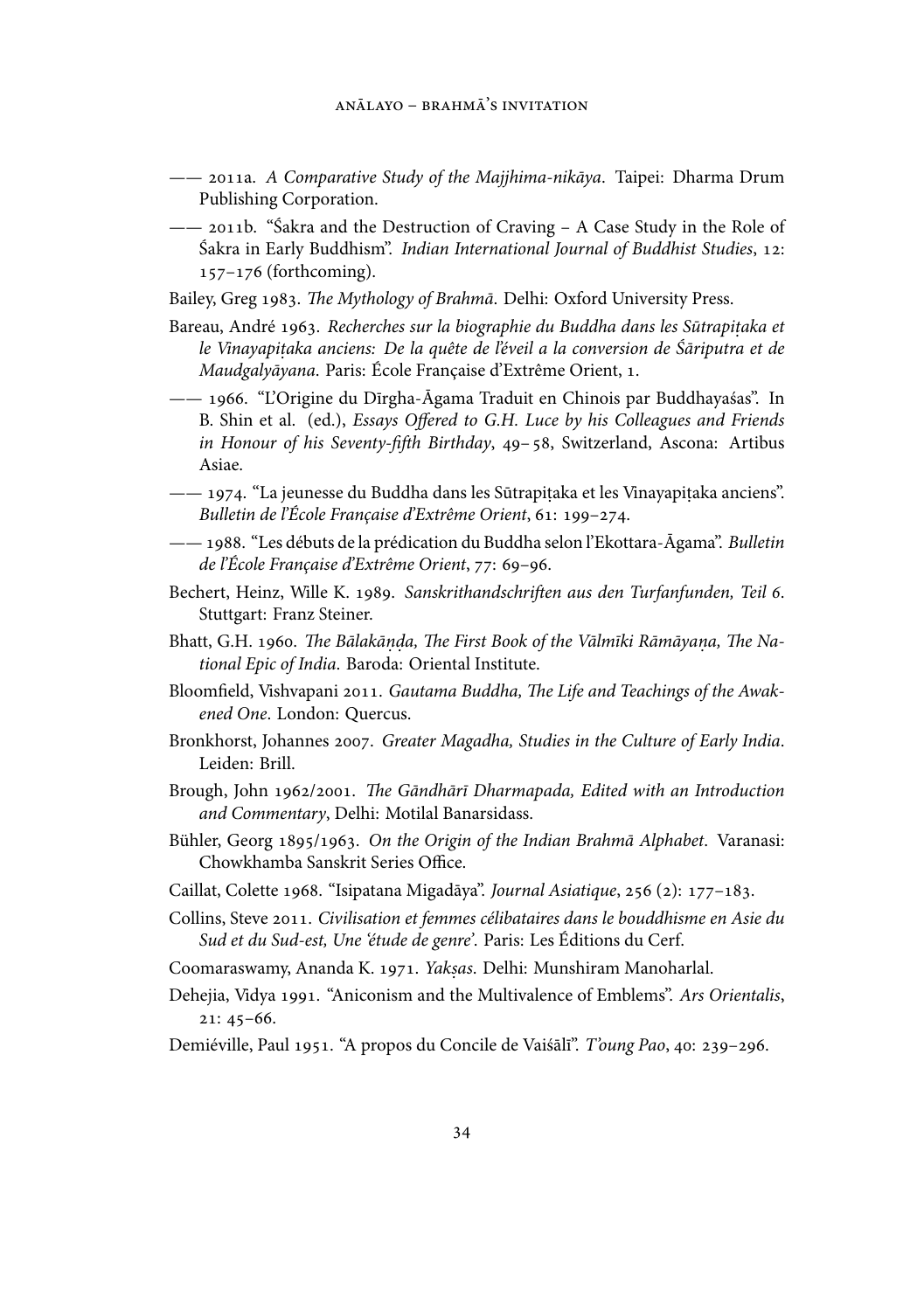- Dobbins, K.Walton . *e Stūpa and Vihāra of Kanishka I*. Calcutta: Asiatic Society.
- Dutt, Nalinaksha 1940. "Place of Faith in Buddhism". *Indian Historical Quarterly*,  $639 - 646.$
- Enomoto, Fumio 1984. "The Formation and Development of the Sarvāstivāda Scriptures". In T. Yamamoto (ed.) *Proceedings of the Thirty-First International Congress* of Human Sciences in Asia and North Africa, 197-198. Tokyo: Tōhō Gakkai.
- —— . "On the Formation of the Original Texts of the Chinese Āgamas". *Buddhist Studies Review*, 3 (1): 19–30.
- Foucher, Alfred . *L'art gréco-bouddhique du Gandhâra, Étude sur les origines de l'influence classique dans l'art bouddhique de l'Inde et de l'Extrême-Orient*. Paris: Ernest Leroux.
- Gnoli, Raniero 1977. The Gilgit Manuscript of the Sanghabhedavastu. Rome: Istituto Italiano per il Medio ed Estremo Oriente, 1.
- Gombrich, Richard F. 1990. "Recovering the Buddha's Message". The Buddhist Forum,  $1: 5-20.$
- $--$  1996. How Buddhism Began, The Conditioned Genesis of the Early Teachings. London: Athlone.
- —— 2001. "A Visit to Brahmā the Heron". *Journal of Indian Philosophy*, 29: 95-108.
- $---$  2009. What the Buddha Thought. London: Equinox.
- Guang Xing 2005. "Filial Piety in Early Buddhism". *Journal of Buddhist Ethics*, 12:  $81 - 106.$
- Huntington, John C. 1985. "The Origin of the Buddha Image: Early Image Traditions and the Concept of Buddhadarśanapunyā". In A.K. Narain (ed.) *Studies in Buddhist Art in South Asia*, 23-58. New Delhi: Kanak Publications.
- Huntington, Susan L. 1990. "Early Buddhist Art and the Theory of Aniconism". Art *Journal*, 49: 401-407.
- —— . *e Art of Ancient India, Buddhist, Hindu, Jain*. Boston: Weatherhill.
- Jones, Dhivan Thomas 2009. "Why Did Brahmā Ask the Buddha to Teach?". *Buddhist Studies Review*, 26 (1): 85-102.
- Kedārnāth, Pandit 1943. *The Nāṭyaśāstra by Srī Bharatamuni*. Bombay: Satyabhāmābāī Pāṇḍurang
- Kiblinger, Kristin Beise 2005. Buddhist Inclusivism, Attitudes Towards Religious Oth*ers*. Aldershot: Ashgate.
- Konow, Sten 1930. "Note on Vajrapāṇi-Indra". *Acta Orientalia*, 8(4): 311–317.
- Kurita, Isao 1988. Gandharan Art I, The Buddha's Life Story. Tokyo: Nigensha Publishing.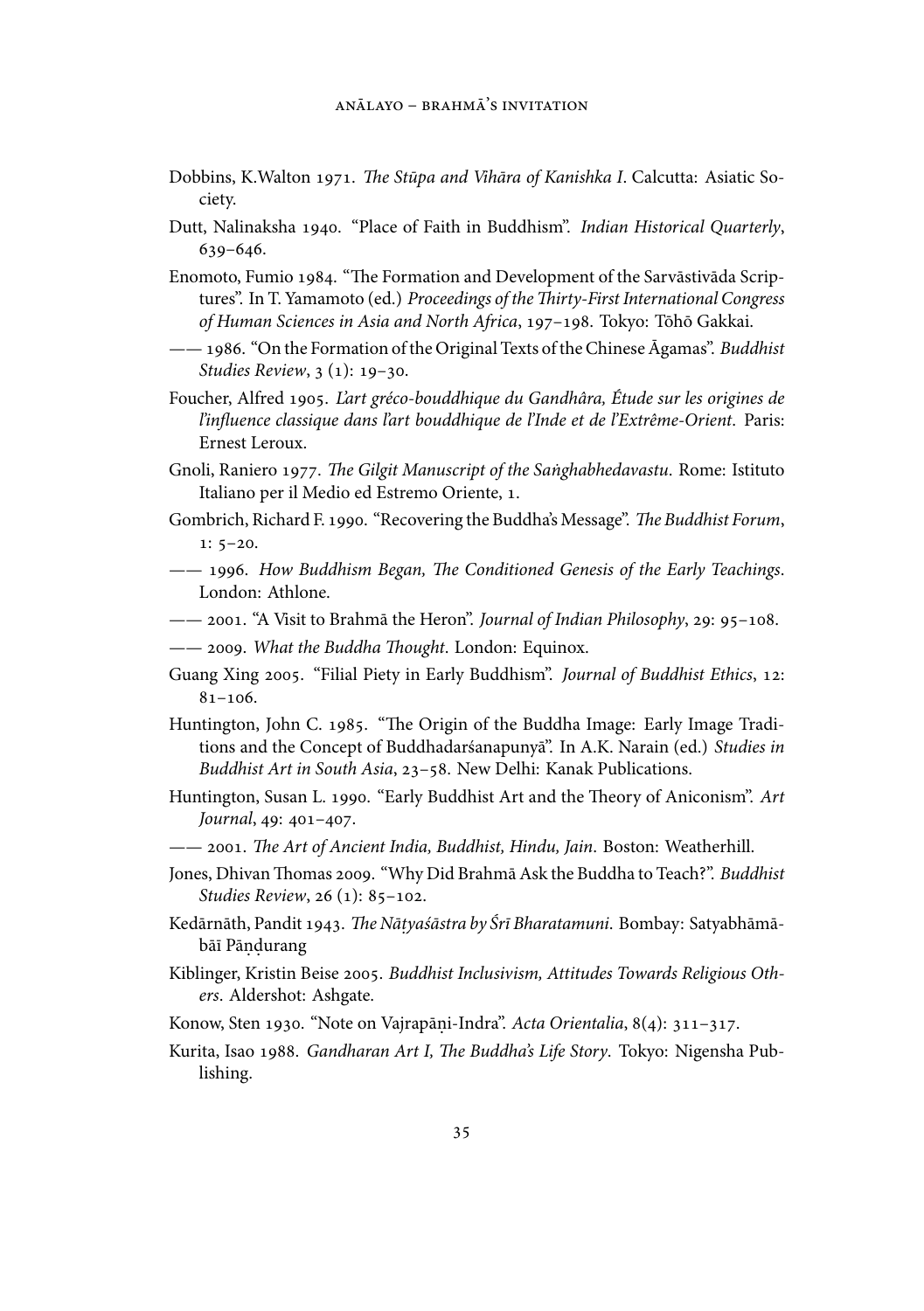- Lamotte, Étienne 1966. "Vajrapāni en Inde". In *Mélanges de Sinologie offerts à Mon*sieur Paul Demiéville, 113-159. Paris: Presses Universitaires de France.
- Lee, Junghee 1993. "The Origins and Development of the Pensive Bodhisattva Images of Asia". *Artibus Asiae*, 53 (3-4): 311-357.
- Lefmann, S. . *Lalita Vistara, Leben und Lehre des Çâkya-Buddha*. Halle: Verlag der Buchhandlung des Waisenhauses.
- Linrothe, Rob 1993. "Inquiries into the Origin of the Buddha Image, A Review". *East and West*,  $43$   $(1-4)$ :  $241-256$ .
- Liu Zhen (刘震) 2010. *Dhyānāni tapaś ca*, 禅定与苦修. Shanghai: Gǔjíchūbǎnshè.
- Lü Cheng 1963. "Āgama". In G.P. Malalasekera (ed.) *Encyclopaedia of Buddhism*, 1 (2):  $241 - 244$ . Sri Lanka: Department of Buddhist Affairs.
- Luczanits, Christian 2008. *Gandhara, Das buddhistische Erbe Pakistans; Legenden, Klöster und Paradiese*. Mainz: Phillip von Zabern.
- Mayeda [=Maeda], Egaku 1985. "Japanese Studies on the Schools of the Chinese Āgamas". In H. Bechert (ed.) *Zur Schulzugehörigkeit von Werken der Hīnayāna-*Literatur, Erster Teil, 94-103. Göttingen: Vandenhoeck & Ruprecht.
- McGovern, Nathan 2011. "Brahmā: An Early and Ultimately Doomed Attempt at a Brahmanical Synthesis". *Journal of Indian Philosophy*, (preliminary online version).
- Minh Chau, Thich 1991. The Chinese Madhyama Āgama and the Pāli Majjhima *Nikāya*. Delhi: Motilal Banarsidass.
- Meisig, Konrad 1995. "A Translation of the Chinese Kevaddhasutta, Together with the Critical Apparatus of the Pāli Text". In F. Wilhelm (ed.) *Festschrift Dieter* Schlingloff, Zur Vollendung des 65. Lebensjahres dargebracht von Schülern, Freun*den und Kollegen, 187-200. Reinbek: Wezler.*
- Mertens, Annemarie 2004. "Konstruierte Realitäten soziale Wahrheiten: Die indische Identitätsmanagementstrategie 'Inklusivismus', Eine Skizze". In I. Bocken et al. (eds.) *The Persistent Challenge, Religion, Truth and Scholarship, Essays* in Honor of Klaus Klostermaier, 101-120. Maastricht: Uitgeverij Shaker Publishing.
- Nakamura, Hajime 2000. *Gotama Buddha, A Biography Based on the Most Reliable Texts*. Tokyo: Kosei Publishing Co, 1.
- Nāṇamoli, Bhikkhu 1995/2005. *The Middle Length Discourses of the Buddha.* Bhikkhu Bodhi (ed.). Boston: Wisdom Publications.
- Nichols, Michael 2009. "The Two Faces of Deva: The Māra/Brahmā Tandem", Reli*gions of South Asia*,  $3(1)$ : 45-60.
- Norman, K. R. 1991/1993. "Theravāda Buddhism and Brahmanical Hinduism". In K.R. Norman (ed.) *Collected Papers*, 4: 271-280. Oxford: Pali Text Society.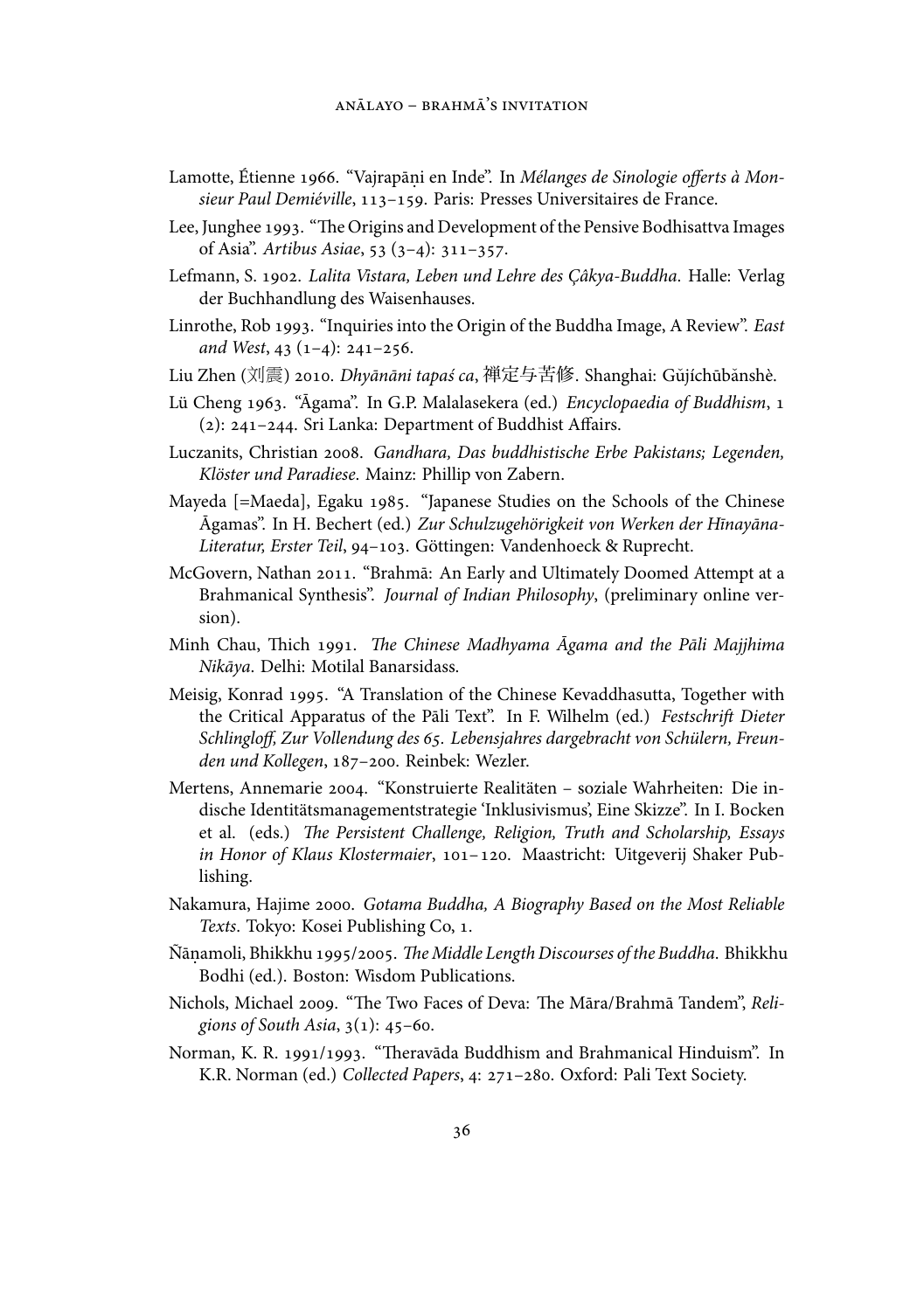Oberhammer, Gerhard . *Inklusivismus, Eine Indische Denkform*. Wien: Gerold.

- Oberlies, Thomas 2003. "Ein bibliographischer Überblick über die kanonischen Texte der Śrāvakayāna-Schulen des Buddhismus (ausgenommen der des Mahāvihāra- Theravāda)". *Wiener Zeitschrift für die Kunde Südasiens*, 47: 37-84.
- Rhi Juhyung 1994. "From Bodhisattva to Buddha: The Beginning of Iconic Representation in Buddhist Art". Artibus Asiae, 54(3/4): 207-225.
- Ruegg, David Seyfort 2008. The Symbiosis of Buddhism with Brahmanism/Hinduism *in South Asia and of Buddhism with 'Local Cults' in Tibet and the Himalayan Re*gion. Wien: Verlag der Österreichischen Akademie der Wissenschaften.
- Sander, Lore and E. Waldschmidt 1985. Sanskrithandschriften aus den Turfanfunden, *Teil* . Stuttgart: Franz Steiner.
- Santoro, Arcangela 1979. "Il Vajrapāni nell'arte del Gandhāra: Ricerca iconografica ed interpretativa". *Rivista degli Studi Orientali*, 53: 293-341.
- Schlingloff, Dieter . "Zum Mahāgovindasūtra". *Mitteilungen des Instituts für Orientforschung*, 6: 32-50.
- —— . "Erzählung und Bild: Die Darstellungsformen von Handlungsabläufen in der europäischen und indischen Kunst". *Beiträge zur Allgemeinen und Vergleichenden Archäologie*, 3: 87-213.
- Schmithausen, Lambert 2005. "Man and World: On the Myth of Origin of the Aggaññasutta". *Supplement to the Bulletin of the Research Institute of Bukkyo University*, 165-182.
- Senart, Émile . *Le Mahāvastu, Texte sanscrit publié pour la première fois et accompagné d'introductions et d'un commentaire*. Paris: Imprimerie Nationale, .
- $-$  1906. "Vairapāni dans les sculptures du Gandhāra". Actes du XIVe Congrès In*ternational des Orientalistes*, 1: 121-131. Paris: Ernst Leroux.
- Sukthankar, Vishnu S. 1933. The Mahābhārata, For the First Time Critically Edited, *The Ādiparvan*. Poona: Bhandarkar Oriental Research Institute, 1.
- van Lohuizen-de Leeuw, Johanna Engelberta 1949. The 'Scythian' Period, An Ap*proach to the History, Art, Epigraphy and Palaeography of Northern India From the 1st Century B.C. to the 3rd Century A.D. Leiden: Brill.*
- Vogel, Jean Philippe 1909. "Études du sculpture bouddhique: IV, Le Vajrapāni grécobouddhique". *Bulletin de l'École Française d'Extrême Orient*, 9 (3): 523-532.
- von Hinüber, Oskar 1996/1997. A Handbook of Pāli Literature. Delhi: Munshiram Manoharlal.
- Waldschmidt, Ernst . *Das Mahāparinirvānasūtra, Text in Sanskrit und Tibetisch .* . Berlin: Akademie Verlag, 2.